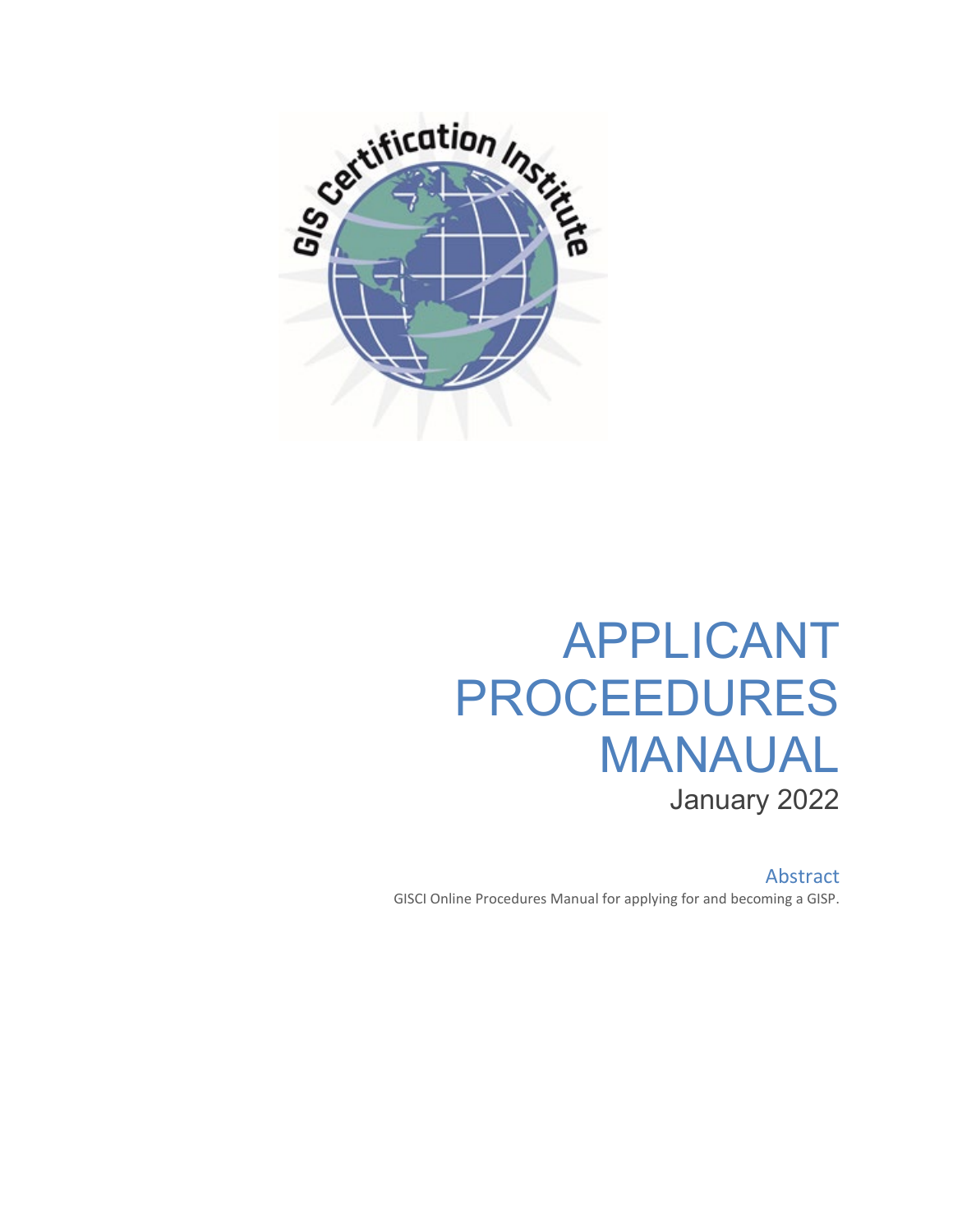# **GISCI Online Procedures Manual 2022**

| $\vert$ )     |  |
|---------------|--|
| $\vert \vert$ |  |
| III)          |  |
| IV)           |  |
| V)            |  |
| VII)          |  |
| $VIII$ )      |  |
| IX)           |  |
| X)            |  |
| XI)           |  |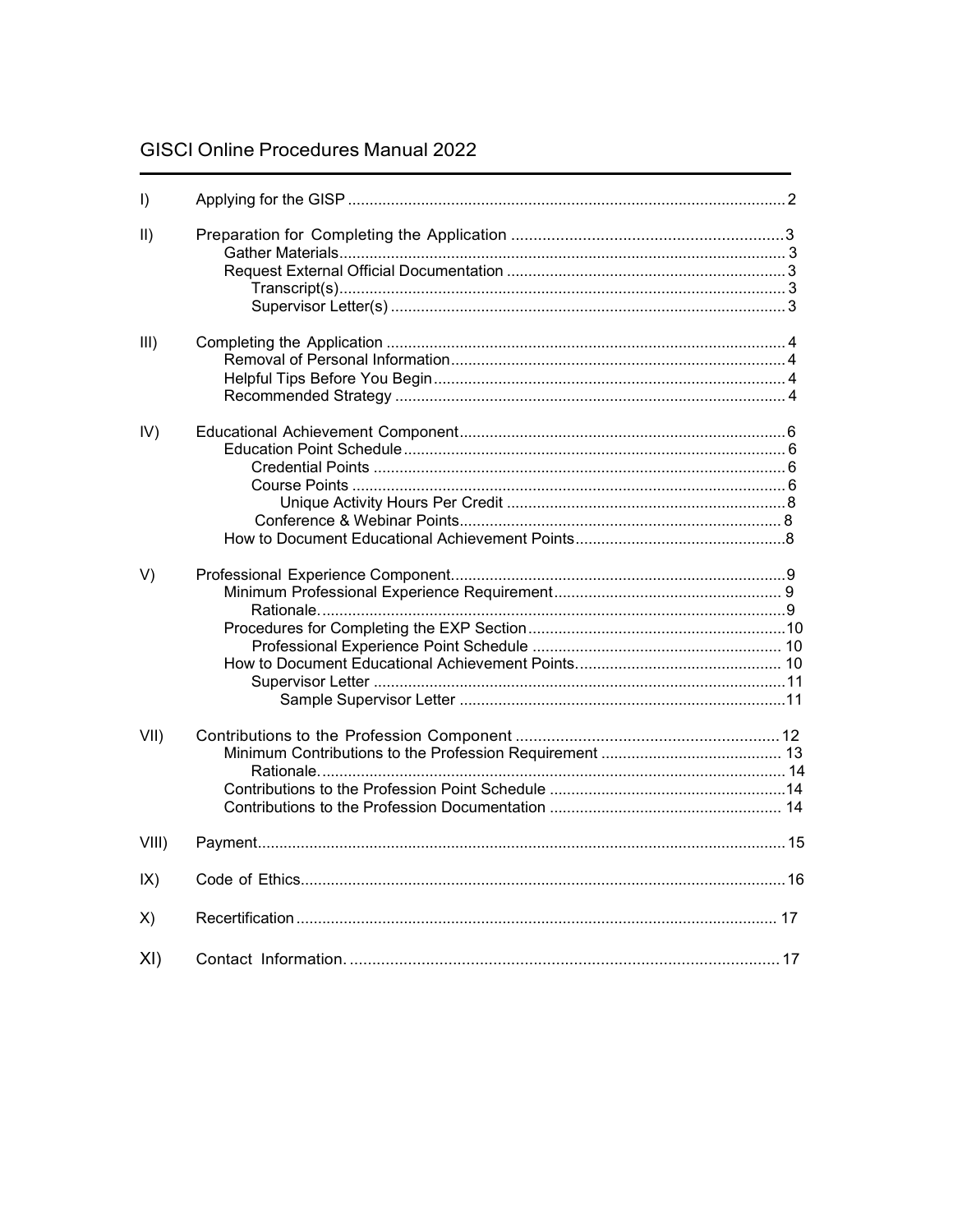# **I. Applying for a GIS Professional Credential**

Thank you for your interest in the GISP Certification. The requirements for obtaining a GISP Certification, as of January 1, 2022, are:

- You must have at least 4 years full time geospatial experience
- You must complete the Portfolio Review Requirements
- You must take and pass the GISCI Geospatial Core Technical Knowledge Exam

You can register on our site and start the process at no cost, paying only when you are ready to submit the Portfolio Review or take the GISCI Exam. Once you start the process, you have up to six (6) years to complete the process before you must start the process over.

The first step in the process is to register on the GISCI web site, [www.gisci.org, u](http://www.gisci.org/)sing the 'Register' button on the top right portion of the page. This will allow you to access and start the Portfolio Reviewportion of the GISP process. Your password-protected log in will allow you to return as often as you like, and all information is automatically saved as soon as it is entered.

#### General Procedure

Please keep in mind that it may be wise to use a personal email address rather than a place of employment, although either one can be used as your main contact. Also, this is a professional certification but not dependent on one's current place of employment, so consider that in the choice of a Username, your email can serve that purpose, as well.

Should you as a GISCI applicant or member change jobs, it will be your responsibility to inform GISCI of the change. You can make this change yourself by updating your user profile. If you do not update this information, you may not be reachable and may miss important communications or recertification information.

#### Application Submittal

The blue **'Submit'** tab will not appear on top of the page until the site confirms that you have met all the point and documentation requirements of the separate sections. When that happens, the button will appear as an additional tab on the top of the page. After it appears, you may submit at any time, or continue to use the site without submitting.

The web site will track your accumulated points in each section and overall, as you complete the process.

The recommended first step upon receipt of the application is for the applicant to ensure that all of the necessary documents have been provided. A checklist will accompany the materials.

Your online submittal should include these uploaded materials:

- A digital copy of your transcript
- A digital copy of your signed GISCI Code of Ethics Form
- Supervisor Letter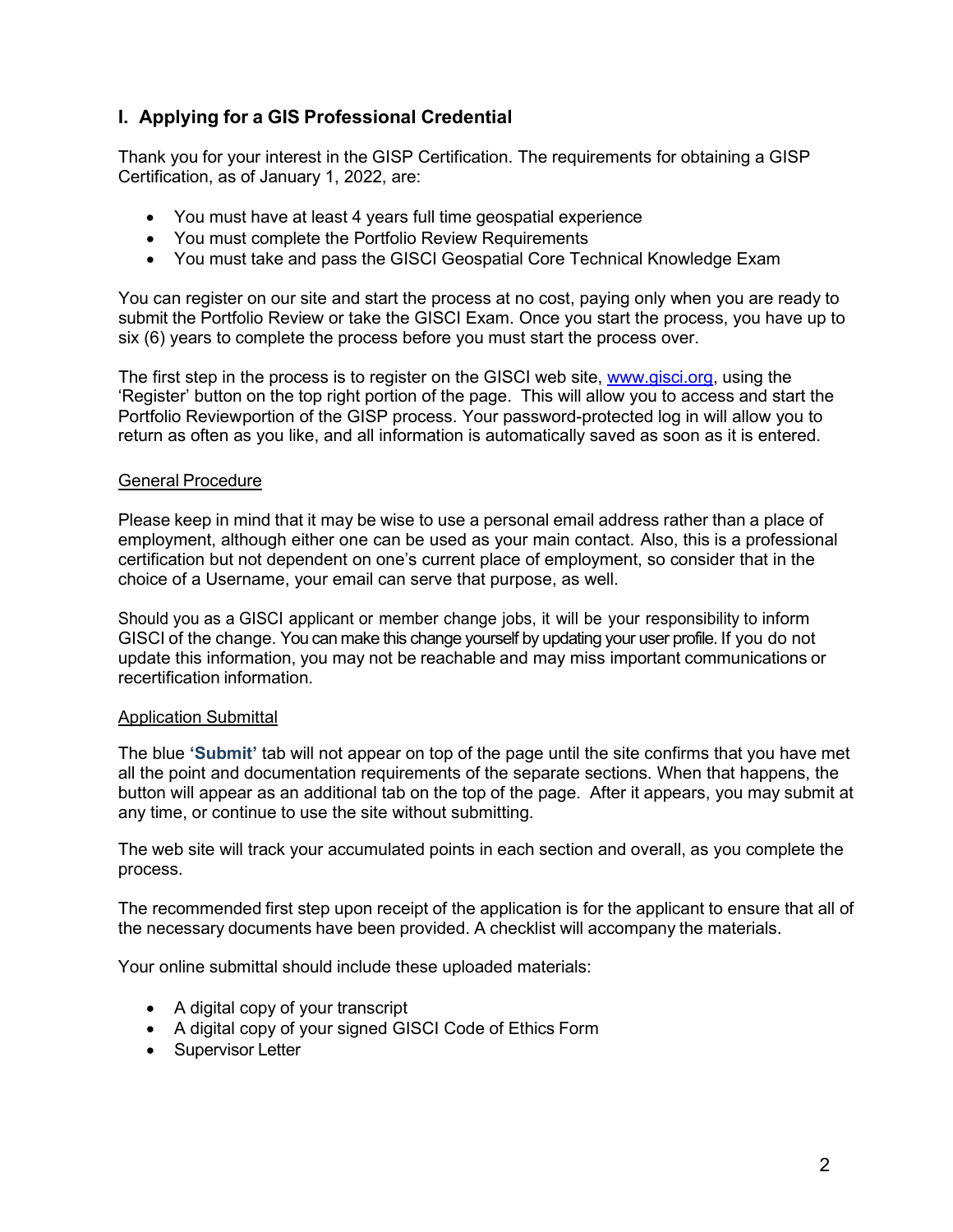# <span id="page-3-0"></span>**II. Preparation for Completing the Application**

Before beginning to fill out the application form, an applicant should gather materials and request necessary external documentation as some of these requests may take considerable time.

#### **Gather Materials**

Collect the materials you will need to complete the application.

Primary materials include:

- Supervisor letter
- College transcript(s)

Secondary materials may include:

- Certificates of completion / participation
- Awards
- Publications
- Course catalogs, class syllabi, class reports/projects

#### **Request External Official Documentation**

Place requests for external official documents (transcripts and employer/client letters) well in advance of your proposed application submittal date.

- Transcript(s) Official school transcripts are required from all schools from which you are claiming a degree or coursework. Transcripts must be digital for upload, and copies of transcripts areacceptable. Contact your school registrar to request a copy of your transcripts. Do not mail your transcripts to the GISCI. It is permissible to cross out or otherwise delete a social security or similar identification number if it appears on a transcript.
- Supervisor and Client Letter(s) Supervisor letters are requested only from your most current immediate supervisor or employer. Letters from employers should have an original signature and should be writtenusing organization letterhead. A template and further instructions are provided in this manual and on the site.

Self-employed applicants can obtain letters from clients, preferably those clients who establish, start, and end or continue contract work. No more than three client letters should be provided. Client letters should contain similar information as the Employer Letters including identifying:

- You as a contractor/consultant
- GIS-related work performed for the client
- The period of performance for the contract

No template is available for client letters.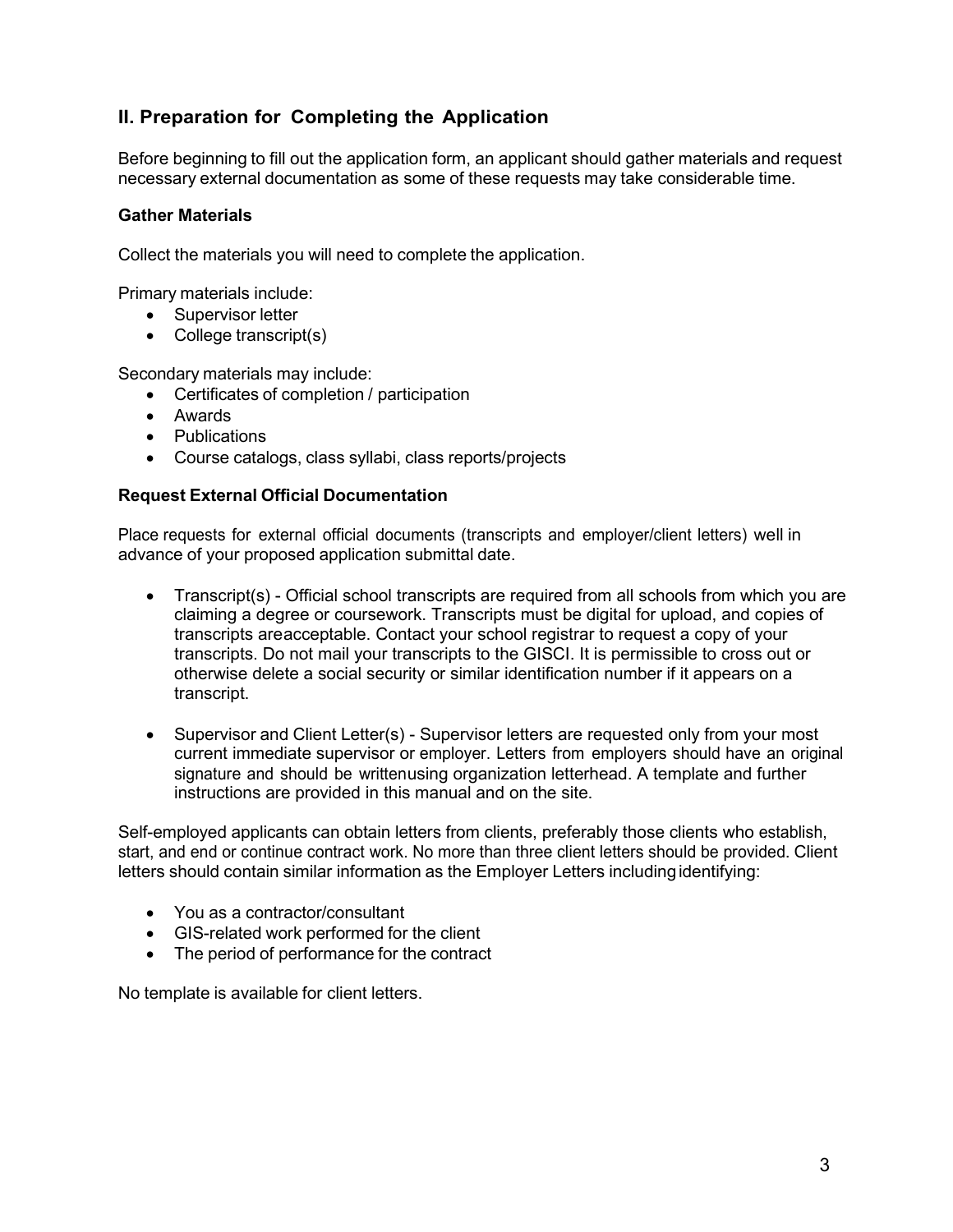# <span id="page-4-0"></span>**III. Completing the Application**

#### <span id="page-4-1"></span>**Removal of Personal Information**

All sensitive or personal information (i.e., social security number, driver's license number, maiden name, etc.) may be removed or obscured from any document. Only the GISCI staff and Review Committee Members will view it this information. These omissions are the only allowable marks that the applicant may add to an official document.

#### <span id="page-4-2"></span>**Helpful Tips Before You Begin**

**There is no benefit to documenting a high point total.** A GISP with 150 points will receive the same approval as one many times higher. The point total is used only during application assessment and is not noted or reflected in your final certificate.

As such, it is unnecessary to expend extensive effort documenting minor achievements unless the point values are needed to meet the minimum. The tendency to 'overachieve' will most likely occur when documenting Contributions to the Profession but should also be avoided by those with extensive Professional Experience. Make the process easy on yourself, and you will make it easy on us, as well!

The web site will add your points as you complete each section and will show your total points in the **'Points Calculator'** tab on the right-hand side of the screen. Recertification Procedures Manual

| <b>Primary Info</b>       | Education |                           | <b>Experience Contributions</b> | <b>Required Forms</b> |  | <b>Points Calculator</b> |  |
|---------------------------|-----------|---------------------------|---------------------------------|-----------------------|--|--------------------------|--|
| <b>Tony Spicci</b>        |           |                           |                                 |                       |  |                          |  |
| <b>Current Submission</b> |           | <b>Submission History</b> |                                 |                       |  |                          |  |
| <b>Current Submission</b> |           |                           |                                 |                       |  |                          |  |

# <span id="page-4-3"></span>**Recommended Strategy**

The objectives of the application are to:

- Achieve the minimum number of required points within each of the three categories:
	- o Educational Achievements (30)
	- o Professional Experience (60)
	- $\circ$  Contributions to the Profession (8) AND
- Achieve a total minimum point total of 150.

To minimize effort expended locating unnecessary documentation, it is suggested that applicants consider the following strategy, although you can start and continue at any point inthe application at any time, completing each Section as you see fit.

NOTE: Contribution point claims of 2 points or less need no attached documentation. Although not mandatory, applicants are advised to submit proper documentation for all point claims. Undocumented claims may be scrutinized to a higher degree. GISCI will conduct accuracy checks on certain applications to determine if undocumented claims are factual. If a claim is found to be incorrect or misstated the application will be rejected and a processing fee will be charged to the applicant.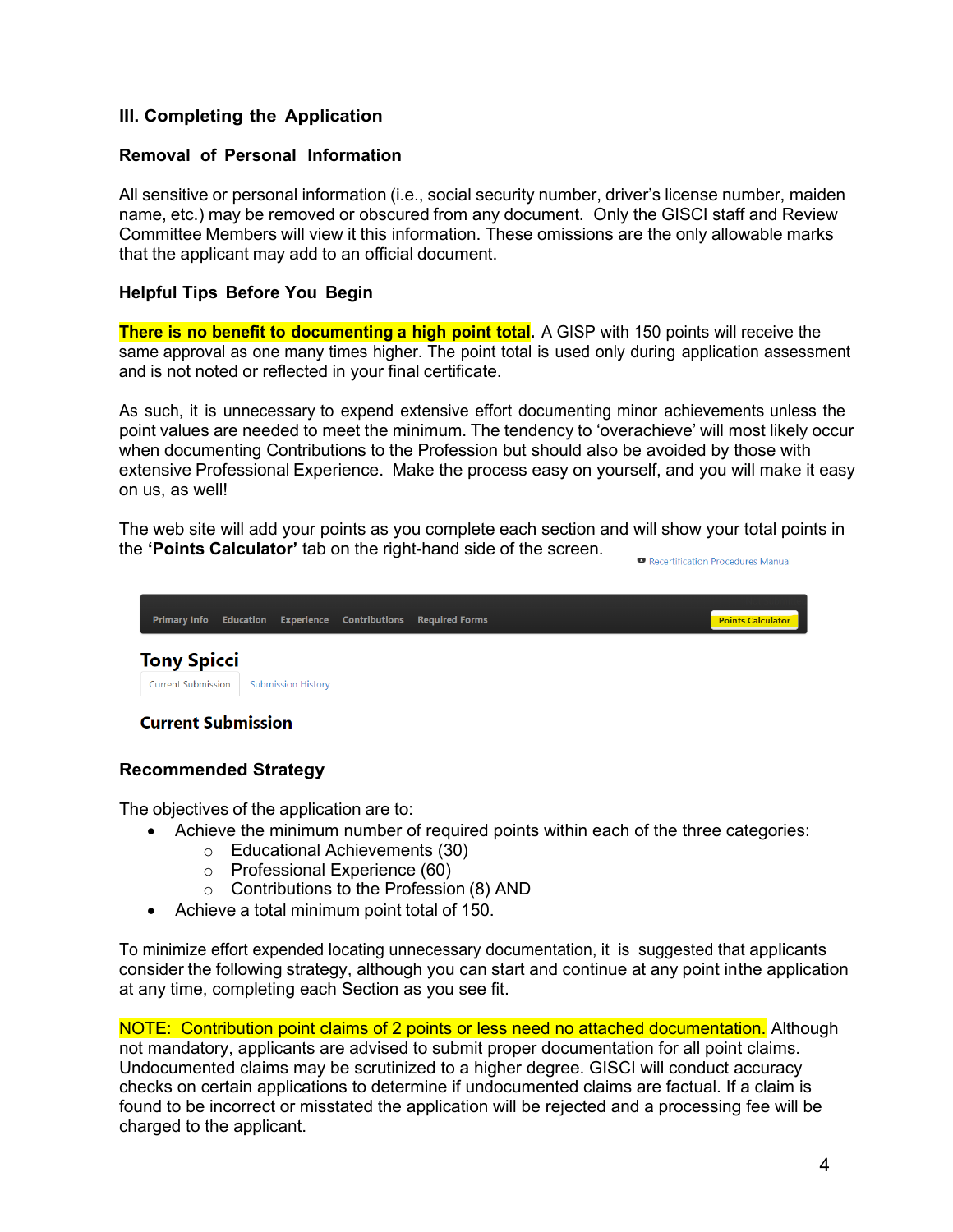### **Step One:** Document Educational Achievements

- Under *Degrees/Certificates* list the highest completed educational degree. You may list others,but you will get points only for the highest degree.
- Under *Coursework – Accredited Institution* list all GIS related course work. A 3-credit hour course will yield 3 Education points using **120** as the Total Student Activity Hours in the drop-down menu online. Prorate for coursework higher or lower than 3 Credit **Hours**
- Under *Coursework- Non-Accredited Institution* list any training or courses not taken at an accredited institution. This is generally software training (Esri, etc.), workshops and the like.
- Under Conferences & Webinars list conferences and webinars attended.

Once you have 30 points or greater, continue to Step Two.

#### **Step Two:** Document GIS Professional Experience

NOTE: If you have less than 4 years (48 months) of professional experience you may start the application for GISP Certification, but you will not be awarded GISP status until this is met. Add Employers to your portfolio:

List primary GIS related professional positions held:

- user
- data compilation / educator
- analyst
- manager

The web site will calculate total points for professional experience as you provide information. If you have less than 60 points, continue to document additional professional experience. If you are unable to attain 60 Professional Experience points, certificationcannot be attained. If you have 60 points or greater, continue to Step Three.

#### **Step Three**: Contributions to the Profession

List primary GIS-related professional contributions using the drop-down menu on the site. Contributions can come from activities such as:

- authoring publications
- professional association involvement/membership
- conference participation
- award receipt

If you have less than 8 Contribution points, you will not be able to submit your application. Documentation must be provided for claimed contribution points (see theContribution Points Section for examples of proper documentation).

If you have 8 or more points, continue to Step Four.

#### **Step Four: Supplemental Points**

The web site will automatically populate this field with any points beyond the minimum point total for each of the categories (Educational Achievement, Professional Experience,and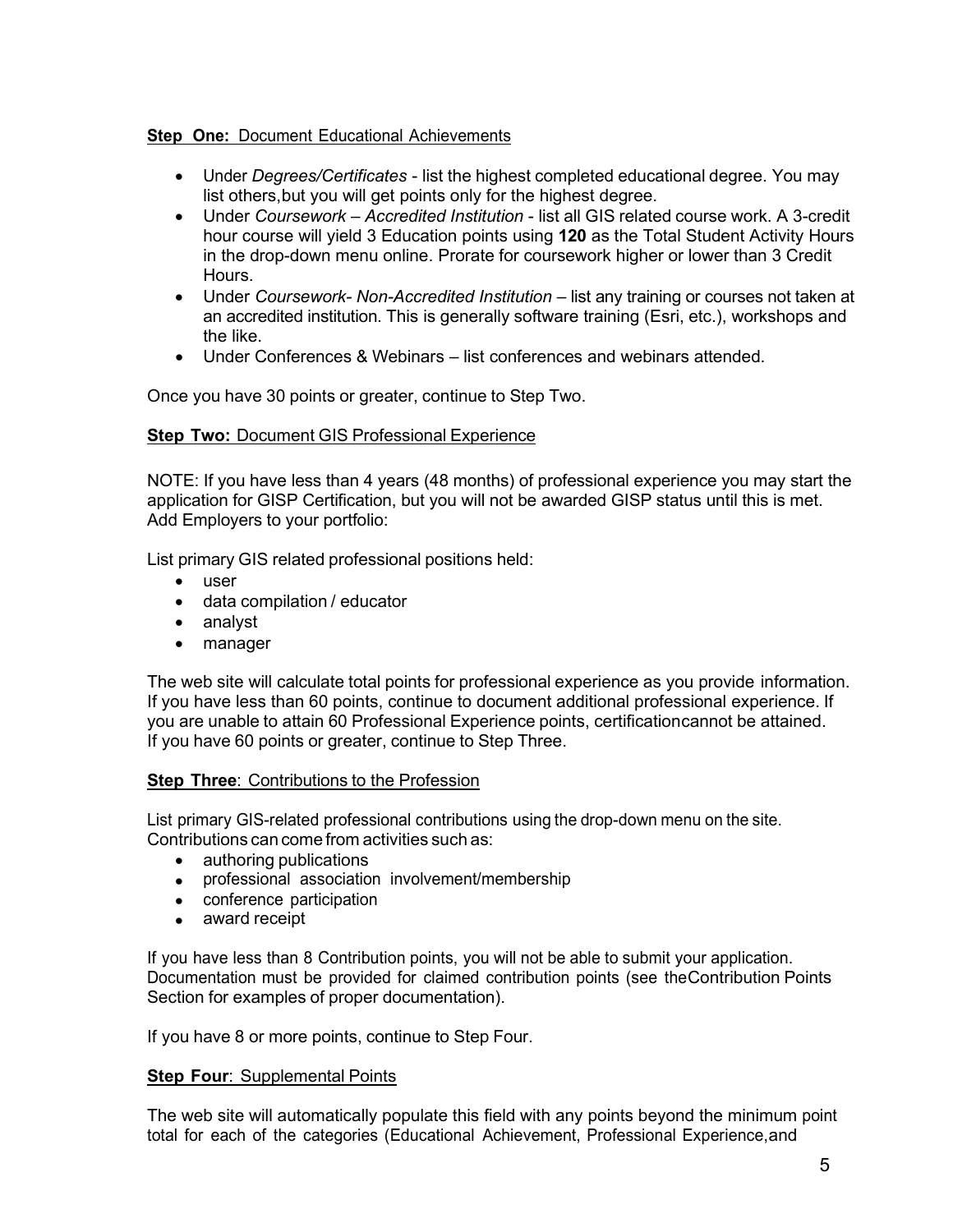Contributions to the Profession). If you are unable to attain 150 total points, your application cannot be submitted.

If your compiled point total (Educational Achievement, Professional Experience, and Contributions to the Profession) is 150 or greater, compile your application materials as indicated in Section 8 of this document, The Completed Application.

### <span id="page-6-0"></span>**IV. Educational Achievement Component**

GISCI values education in any form, hence the awarding of points for a non-geospatial degree. However, you do not need a formal degree to qualify for GISP Certification. Individualized coursework and/or study and software training in sufficient quantity will qualify for Education points.

While formal educational experiences may not contribute as much as experience to a GIS professional's qualifications, they certainly do have the potential to be valuable means of acquiring theknowledge, skills, and dispositions that individuals need to be successful in any profession. These guidelines are meant to encourage practitioners to seek out continuing education opportunities while providing incentives to education providers to build substantive GIS programs with quality courses.

The GISCI is not an accrediting body, and therefore will not attempt to evaluate the quality of educational institutions or programs. Instead, it will ensure that individuals who seek certification havesuccessfully participated in a minimum of relevant, formal educational experiences.

#### <span id="page-6-1"></span>**Education Point Schedule**

*The minimum number of Education points required for certification is 30 points. Additional Education points will count towards the supplemental points.*

The Education Point Schedule consists of four parts:

- (Degrees/Certificates): points earned through successful completion of a formal degree or GIS Certificate Program offered by accredited educational institutions. GIS Certificates from Esri or other softwarecertifications do not count in this category.
- (Coursework- Accredited Institutions): points earned through successful completion of individual courses, workshops, and other formal, documented educational activitieswhose subject matter relates directly to geographic information technologies. Theseare generally earned at a college or university.
- (Coursework- Non-Accredited Institutions): points earned through successful completionof individual software training courses, workshops, and other documented educational activities whose subject matter relates directly to geographic information technologies. These are generally not earned at a college or university.
- (Conferences and Webinars): Conference attendance points are awarded in recognition of the valuable informal learning afforded by participation in meetings, conferences, and webinars sponsored by professional societies and regional and localuser groups.

#### **Degree/Certificate Points**

Applicants may claim credential points equal to the value of the highest degree orcertificate earned. For example:

- An applicant who has earned an Associate's degree and a Bachelor's degree may claim20 points (the value of a Bachelor's degree). With dual degrees, credential points may be claimed for one while the others may only be used for Course Points (see below).
- An applicant who has earned no formal degrees, but who has earned a GISCertificate,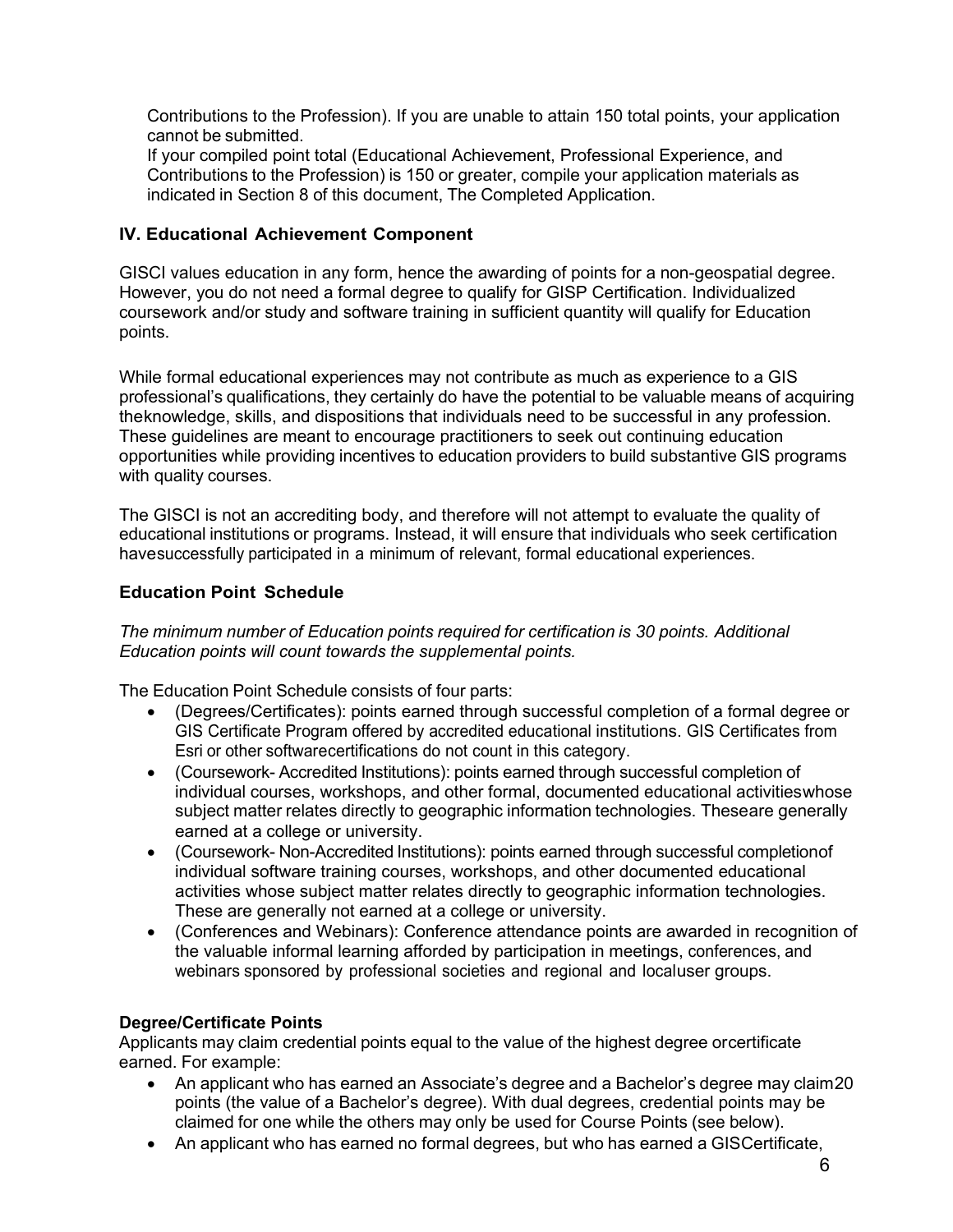may claim 5 points.

• An applicant who has earned degrees from non-U.S. institutions may claim points associated with the most comparable degree (justification required).

Degrees in any field of study awarded by accredited institutions may be counted. GIS Certificates are generally 4-5 course degree programs offered at a college or university specific to GIS. An Esri certification will not be counted as a 5- point certification, but the training taken inadvance of that certification will count toward Education points.

#### Coursework- Accredited Institution Points

In addition to Credential Points, applicants may claim Course Points for any GIS-related course, workshop, or other formal, documented educational activity. The number of points earned per course or workshop is proportional to the number of Student Activity Hours (the time that a student spends both inside and outside the classroom completing reading or homework assignments, studying, or other preparations) that each course entails. A 3 Credit Hours course generally has 120 Total Student Activity Hours related to it. Qualifying coursework includes GIS, Geography, Higher math (including Stats), Programming, Computer Science, Networking, Databases, and applications. Although peripheral coursework will count for points, GISCI expects the applicant to show a predominance of GIS work to demonstrate professionalism in GIS!

#### Coursework- Non-Accredited Institution Points

Applicants may claim credit for any for any GIS-related software training, like that above. In most cases, transcripts, certificates of completion and other documentation do not disclose the number of activity hours that successful students are expected to invest in a course or workshop.

Workshops and vendor training sessions may or may not offer CEU credits. The applicant will take the number of hours spent in the workshop  $\div$  40. For example, a 16-hourworkshop would earn 0.4 points. (16 training hours  $\div$  40 activity hours per point).

<span id="page-7-0"></span>GISCI awards one course point for every 40 documented training hours.

#### Unique Activity Hours Per Credit

Most educational institutions use the standard 3.0 activity hours per credit. Some educationalinstitutions offer a different activity hours per credit formula. Unique credit hours are especiallytypical from international universities.

In these cases, in the formula:

Student Activity Hours for a 3-credit hour course generally total 120 Total SAH.

The activity hours per credit should be adjusted upwards or downwards from the standard 3.0 activity hours per credit for 1,2, and 4 credit hour courses.

For example, if a university offers every course at 1.0 credits the formula should be adjusted to:

1.0 credits x 9.0 activity hours per credit x 15 weeks = 135 student activity hours. If a university uses a unique activity hours per credit formula, documentation explaining their credit system must be provided from the university or applicant.

*Note: For non-credit courses and workshops for which neither credits nor CEUs were earned, Student Activity Hours should be documented by the training provider in the course description and/or certificate of completion.*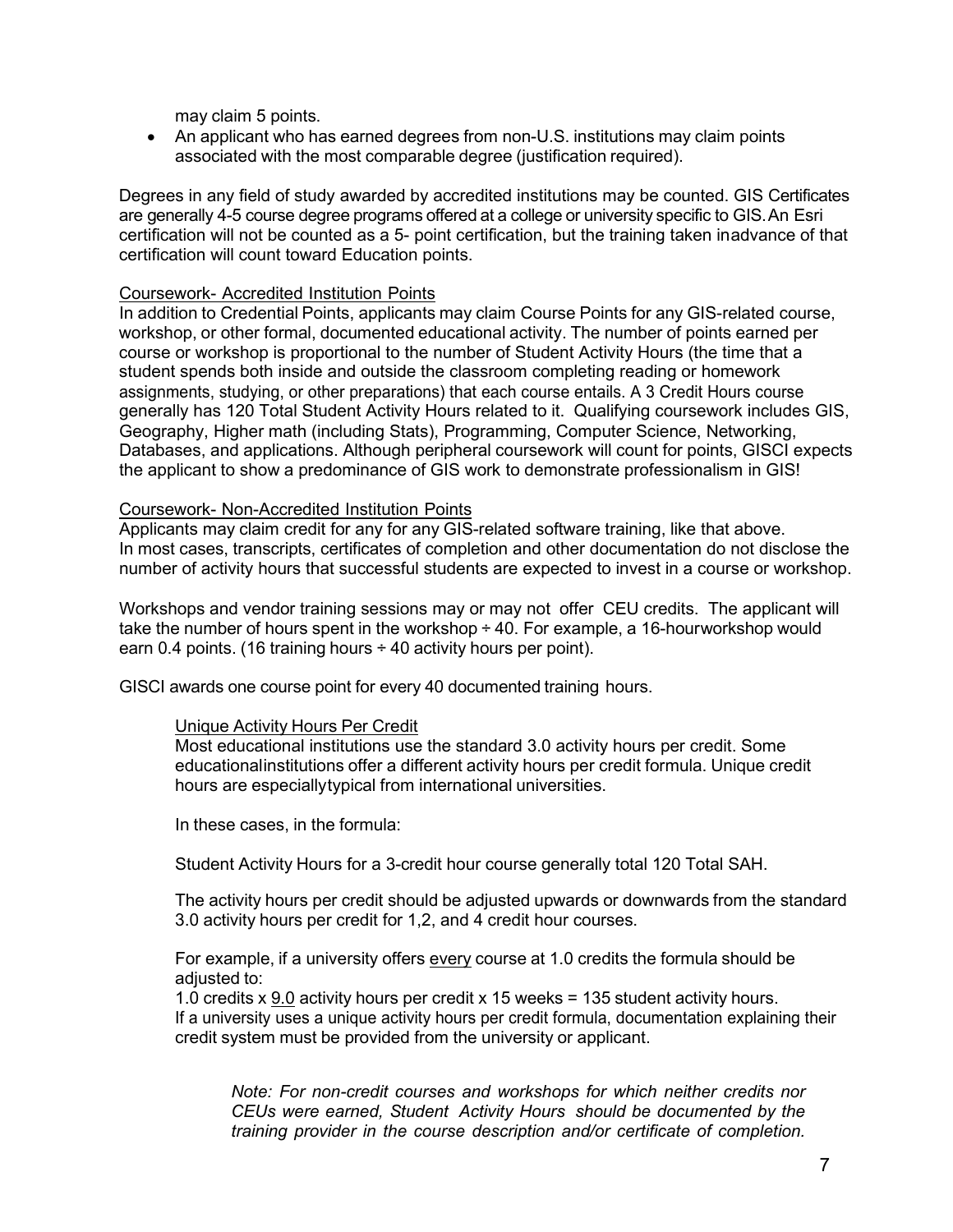*Prior to completing a course whose provider has not documented the course's Student Activity Hours, you should request such information from the provider. A letter from the sponsoring agency or instructor is acceptable documentation.*

Formal courses and workshops that focus specifically upon GIS science and related technology, and/orapplications, such as programming, higher math (trig, statistics, etc.), geography, computer science, networking, and databases are eligible for Course Points.

Relevant courses may be counted even if they were completed as part of a degree or certificate program for which the applicant has also claimed Credential Points. Course titles should be listed in the schedule as they appear on the supporting transcript, syllabi, or other documentation. Non-specificcourse titles such as 'Special Issues in Geography' can be augmented with the actual course topic e.g., 'Special Issues in Geography: Error Analysis.' These courses should be entered onto the site or accompanied by formal course descriptions.

#### Explaining Vague Course Titles

Use the notes portion of the site to justify point claims for student activity hours whose relevance may not be apparent from the course or workshop title; be brief! If a course is obviously related to one of the knowledge areas, you do not need to provide a description. Relevant courses and workshops are those whose content appears within one or more of the 10 knowledge areas ofthe UCGIS Body of Knowledge<http://gistbok.ucgis.org/>

The final decision regarding the validity of all course points lies with the GISCI Executive Director.

#### **Conference and Webinar Points**

Conference attendance points are a result of the number of total days that the applicant has spent atmeetings and conferences sponsored by professional societies and regional and local user groups. The applicant should enter the name of the conference, the year, the host organization, the location, and the number of days attended. Conference Attendance Points are determined by the number of days and not hours spent ateach event.

*Note: Conference Attendance claims do not need documentation. GISCI will conduct accuracy checks on certain applications to determine if undocumented claims are factual. If a claim is found to be incorrect or misstated the application will be rejected and a processing fee will be charged to the applicant.*

Webinar points are assigned based on the total number of hours spent online.

#### Educational Achievement Documentation

Applicants who claim Credential Points are expected to provide evidence of their degree/certificate with an official transcript that states the credential was earned. If theofficial transcript(s) does not contain that information, applicants are expected to supplement the transcript with a photocopy of the highest degree, diploma, and/or certificate.

# **IV. The Professional Experience Component**

NOTE: If you have less than 4 years (48 months) of professional experience you may NOT submit your Portfolio Application, but you may take the GISCI Geospatial Core Technical Knowledge Exam.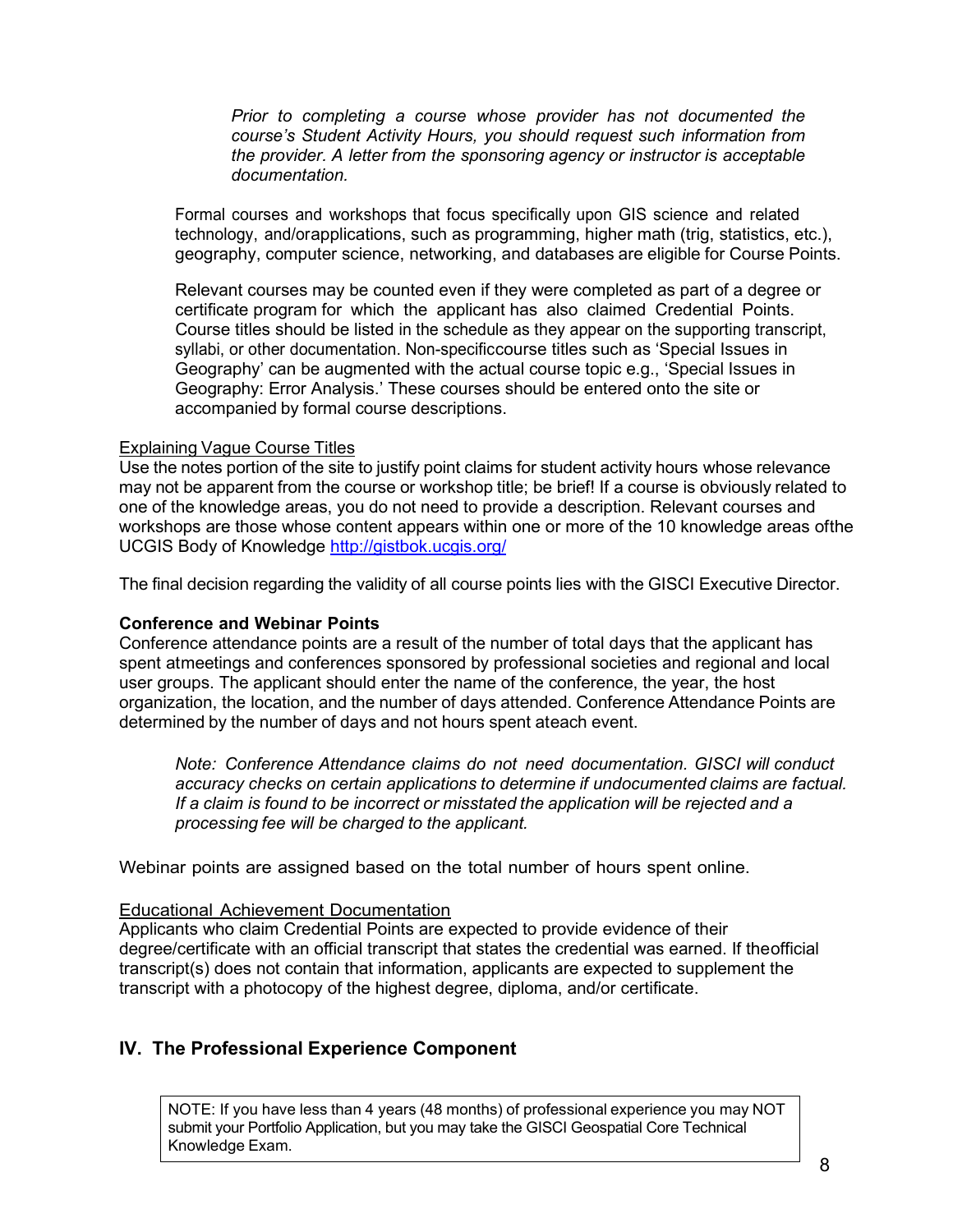# <span id="page-9-0"></span>**Minimum Professional Experience Requirement**

The minimum qualification for initial certification is four years of professional experience in the geospatial field. An individual also will need to accrue 60 points in this area to meet the minimum requirement. Therefore, if the applicant has less than four years of professional experience but meets the 60-pointminimum the applicant must wait until the 4-year (48 month) employment requirement is met. An applicant who has met the 4-year (48 month) requirement must still earn the minimum of 60 points.

Various positions offer various levels of points. More credit is given for GIS analysis and design experience, for example, than for data compilation or teaching.

#### Rationale

Job experience is the key factor contributing to an individual's qualifications as it allows opportunities to become skilled at the application of GIS technology to real world problems. Failures and successes in these contexts provide valuable learning experiences that, in turn, allow growth andexpansion of skill sets. In addition, the professional working environment, where one is often working with other GIS professionals who have different skill sets and different experiences, provides opportunities to gain knowledge from one's peers. Successes, failures, and access to mentors all form skill development opportunities in the working experience, and the longer one is exposed to these opportunities, the more one is qualified toaddress recent problems. *Therefore, four years of experience is the minimum number of years required for GIS Certification.*

#### Completing the Professional Experience Section

This section will list all the jobs and professional responsibilities that the applicant had or currentlyhas. The applicant will start by entering an employer and employment duration. Then, for each employer, the applicant will add a specific job title, choosing a Tier description for that jobbased on the drop-down menu shown. Experience points are automatically determined by the percentagethat each geospatial Tier component is present in each job.

# **Professional Experience Point Schedule**

The Experience Points Schedule is broken down into three tiers with one supplemental "bonus" tier:

- Tier I: Points for years in a GIS position of data analysis, system design, programming, or similar GIS position.
- Tier II: Points for years in a GIS position of data compilation, teaching, or similar position.
- Tier III: Points for years in a GIS User position (an individual who employs the use ofGIS technology but not in the capacities identified above).
- Supervisory Bonus: This option recognizes the responsibility of a supervisor for the work of subordinates. To achieve the maximum Supervisory Bonus allowed for each job, a second instance of employer and time period will need to be created. Then a Supervisory position of 100% be assigned.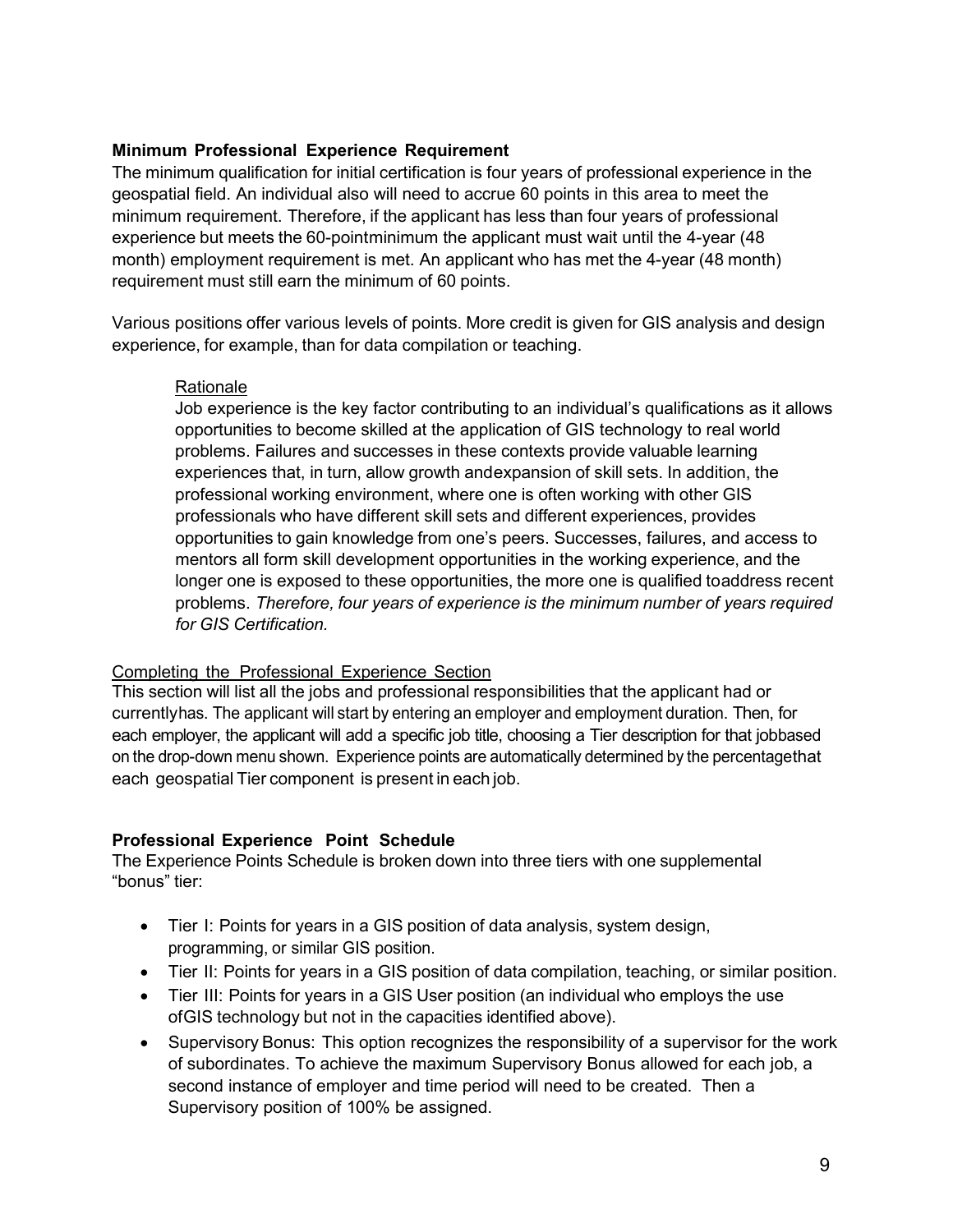Applicants should be brief when claiming duties. Applicants should put the identified duties on the schedule into the context of their positions.

Years/months of employment should be entered into all categories that apply.

#### Full Time vs. Part Time Work

The Full Time Equivalency Percentage (FTE%) is based on a 40-hour workweek. If the applicant works part time, the FTE% cannot exceed 50% or 0.50. If the applicant works 35 hours per week,the FTE% cannot exceed 88% or 0.88.

#### The Supervisor Letter

A signed letter from the applicant's immediate supervisor or employer is needed. The letter mustbe on the organization's official letterhead. A sample letter is available below. The text of this lettermay be copied verbatim and signed by the employer. Alternative versions of the letter will be accepted but scrutinized more carefully than the letter provided by GISCI.

Additional items may be included to strengthen the application:

- A current copy of the applicant's résumé edited to include only GIS related positons.
- Formal job descriptions from the applicant's employer.

#### Sample Supervisor Letter

ORGANIZATION LETTERHEAD

Month, Date, Year

GIS Certification Institute *701 Lee St,* Suite *680 Des Plaines*, IL 600*16*

Dear GISCI Review Committee:

As the supervisor or employer of [NAME], I am pleased to send this letter in support of his/her application for certification as a Geographic Information Systems Professional (GISP). Having reviewed the applicant's portfolio, I can attest that it is true and correct as to the applicant's current title, duties, experience level, and duration of employment here, and that it is consistent with what I know of the applicant's prior background. (I understand that GISCI does not expect me to be able to vouch for the entire portfolio, and that any errors are solely the responsibility of the applicant.)

Sincerely,

Name **Position**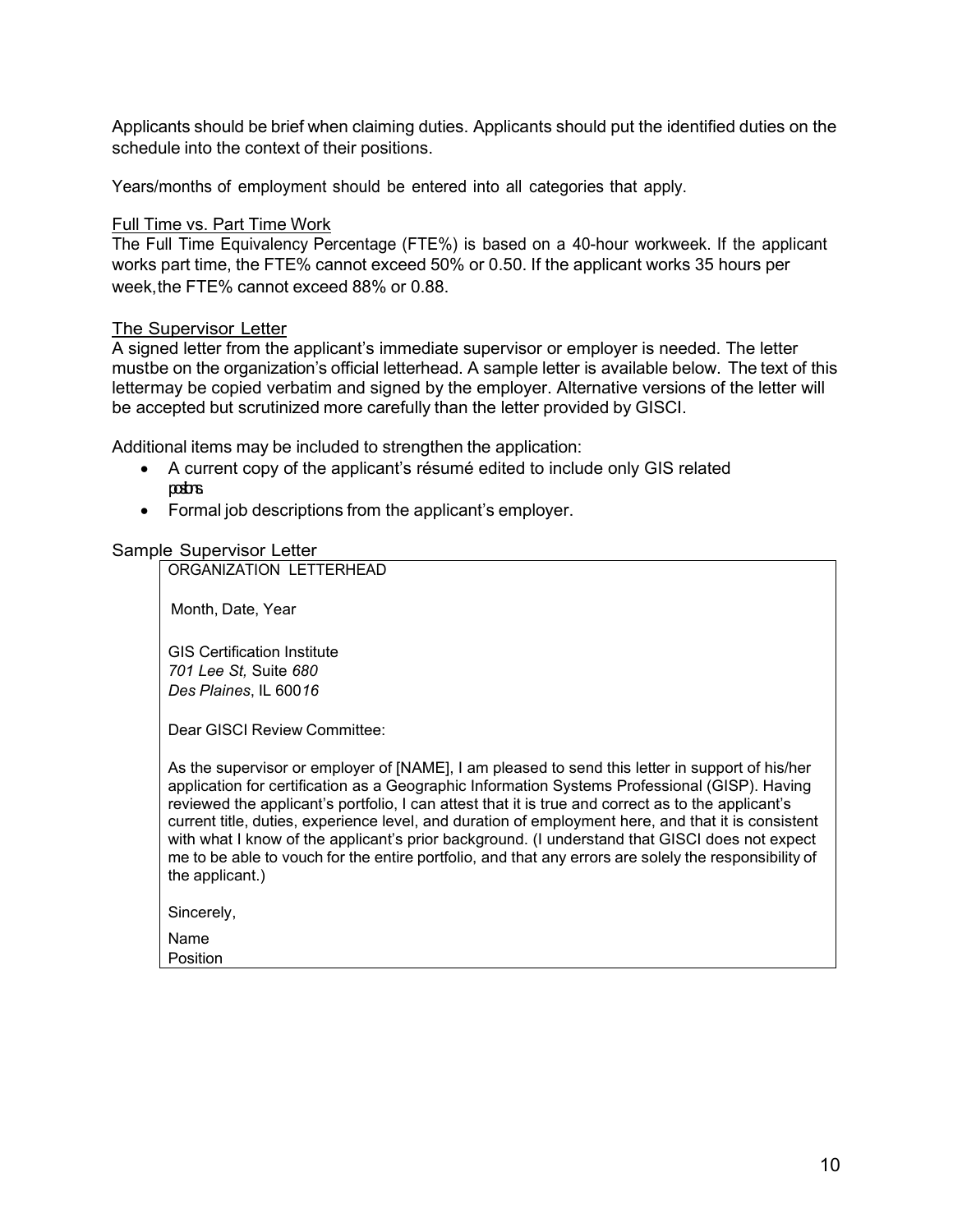# <span id="page-11-0"></span>**VII. Contributions to the Profession Component**

# **Minimum Contributions to the Profession Requirement**

The minimum qualification for initial certification is to accrue points in areas that not only benefit theapplicant but also benefit the profession as a whole. There are eight major areas of involvement with points being awarded for a multitude of activities within them. Contribution points may fall into any of the categories or be distributed among all eight.

It must be emphasized, however, that work-related publications and sales presentations are generally elements of work experience. Contributions are intended to recognize documents and activities that relay lessons learned and techniques developed at work beyond the client and employer.They should benefit the profession as a whole.

#### **Rationale**

The GIS Certification Program is an opportunity to define the profession of GIS. The programshould not be used as a personal yardstick for career development. As such, it

must be recognized that professional contributions in the form of conference planning,publications, committee/board participation, outreach, and other related efforts are fundamental to the health of any profession.

The ability to contribute can be limited by lack of administrative support and resources; however, the program and the GIS community must not lower expectations to the lowest common denominator. Instead, a case should be made for the value of participation. In this way, GIS staff members can useCertification to convince their management that participation contributes to the education and professional development of their staff.

#### **Contribution to the Profession Points Schedule**

In general, it is expected that an active professional can attain a minimum of two Contributions points per year. Contributions are an element of both Certification and Renewal of Certification and the point requirements have been de-emphasized for initial certification and increased for renewal candidates. This places greater pressure for contributions upon establishedprofessionals and reduces the pressure on those who are newer to the profession.

The Contribution Point Schedule provided below is broken down into eight categories:

- GIS Publications (writing or reviewing certain GIS related materials). Theses and dissertations are included in the Education section under coursework credit and noadditional credit will be given.
- GIS Professional Association Involvement (being a member of an organization with a focus on GIS activities or education)
- GIS Conference Participation (organizing a state, local, or national GIS conference)
- GIS Workshop Instruction (presenting a workshop at a state, local, or national event. Workshops that are presented on behalf of the applicant's employer are not applicable)
- GIS Conference Presentation (presenting at a state, local, or national GIS conference. This includes poster presentations)
- GIS Awards Received (awards for excellence in GIS proficiency that may bebestowed by a variety of sources)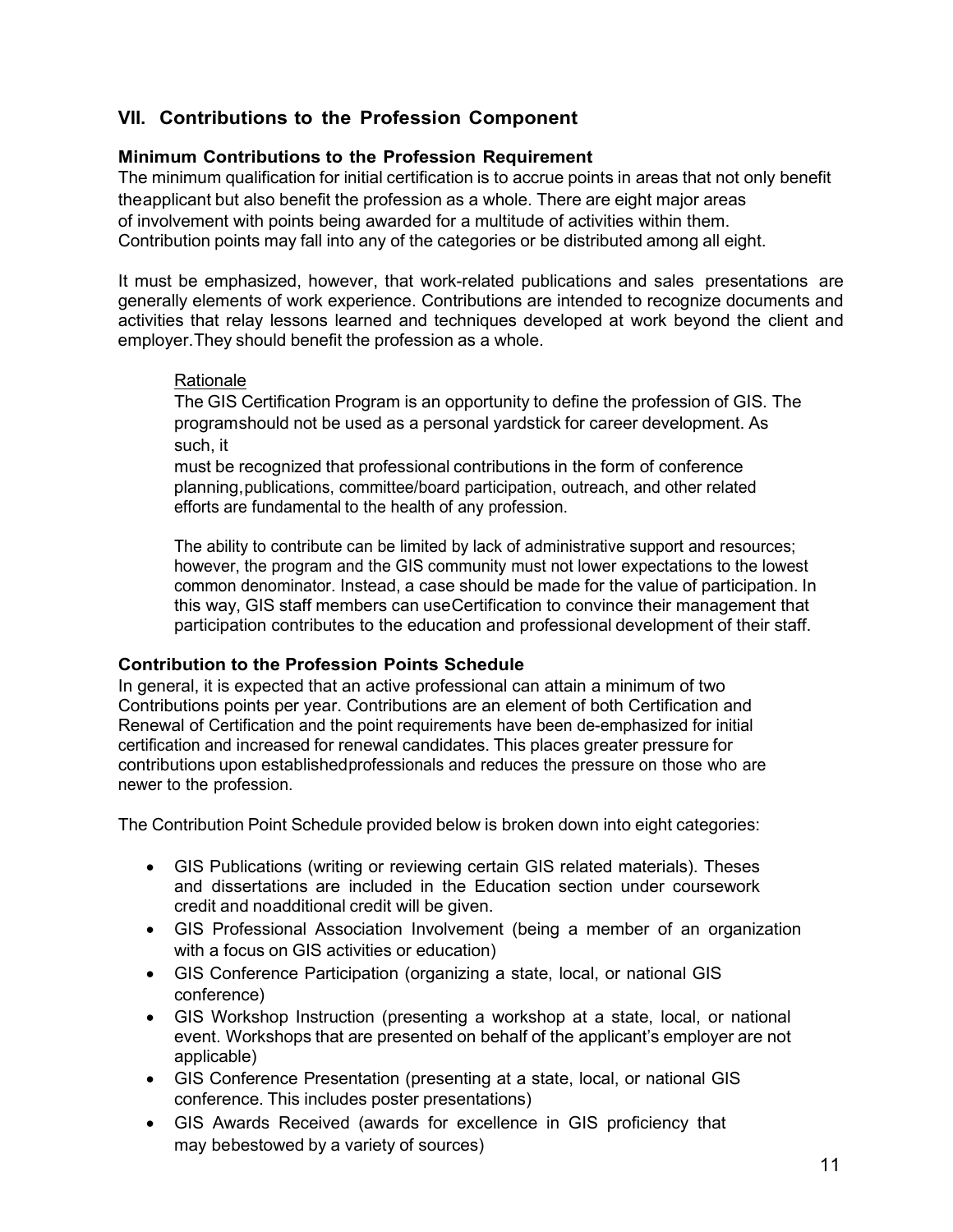- GIS Volunteer Efforts (Any form of uncompensated GIS-related work performed in agreement with a service-oriented organization)
- Other GIS Contributions (includes GIS Day type event organization or participation andvarious community contributions)

| <b>CONTRIBUTIONS POINT SCHEDULE</b>                                                                                                  |                                                               |  |  |  |  |
|--------------------------------------------------------------------------------------------------------------------------------------|---------------------------------------------------------------|--|--|--|--|
| (Refer to Pages 28 - 33 in the Procedures Manual for detailed descriptions of each Contributions<br>to the Profession point category |                                                               |  |  |  |  |
|                                                                                                                                      |                                                               |  |  |  |  |
| I. GIS Publications (pages 28-30)                                                                                                    |                                                               |  |  |  |  |
| <b>Publication Type:</b>                                                                                                             | <b>Points Earned</b><br>per Publication:                      |  |  |  |  |
| A. Book or Published Atlas Author/Editor                                                                                             | 15                                                            |  |  |  |  |
| B. Book Chapter or Refereed Paper Author                                                                                             | 5                                                             |  |  |  |  |
| C. Published Maps (as author)                                                                                                        | 3                                                             |  |  |  |  |
| D. Editorial Board                                                                                                                   | 3                                                             |  |  |  |  |
| E. Magazine/Journal Article or Column                                                                                                | 3                                                             |  |  |  |  |
| F. Paper in Conference Proceedings                                                                                                   | 2                                                             |  |  |  |  |
| G. Magazine/Journal/Newsletter Column Editor                                                                                         | 1                                                             |  |  |  |  |
| H. Newsletter Article or Review (Books, Software, Policy, etc.)                                                                      | 1                                                             |  |  |  |  |
|                                                                                                                                      |                                                               |  |  |  |  |
| II. GIS-Related Professional Association Involvement (page 30)                                                                       |                                                               |  |  |  |  |
| Level of Involvement:                                                                                                                | <b>Points Earned</b><br>per Year of Office<br>or Affiliation: |  |  |  |  |
| L President or Board Chair                                                                                                           | 5                                                             |  |  |  |  |
| J. Board Membership                                                                                                                  | 4                                                             |  |  |  |  |
| K. Committee Chairperson                                                                                                             | 3                                                             |  |  |  |  |
| L. Committee Member                                                                                                                  | 2                                                             |  |  |  |  |
| M. Association/Organization Membership                                                                                               | 1                                                             |  |  |  |  |
|                                                                                                                                      |                                                               |  |  |  |  |
| III. GIS Conference Participation (page 31)                                                                                          |                                                               |  |  |  |  |
| Level of Involvement                                                                                                                 | <b>Points Earned</b><br>per Conference                        |  |  |  |  |
| N. Conference Chairperson                                                                                                            | 4                                                             |  |  |  |  |
| O. Conference Committee Member                                                                                                       | $\overline{2}$                                                |  |  |  |  |
|                                                                                                                                      |                                                               |  |  |  |  |
| IV. Workshop Instruction (page 31)                                                                                                   |                                                               |  |  |  |  |
|                                                                                                                                      | <b>Points Earned</b><br>per Workshop                          |  |  |  |  |
| P. Workshop Instruction                                                                                                              | 3                                                             |  |  |  |  |
|                                                                                                                                      |                                                               |  |  |  |  |
| V. GIS Conference Presentations (page 31)                                                                                            |                                                               |  |  |  |  |
| <b>Presentation Type</b>                                                                                                             | Points Earned<br>per Event                                    |  |  |  |  |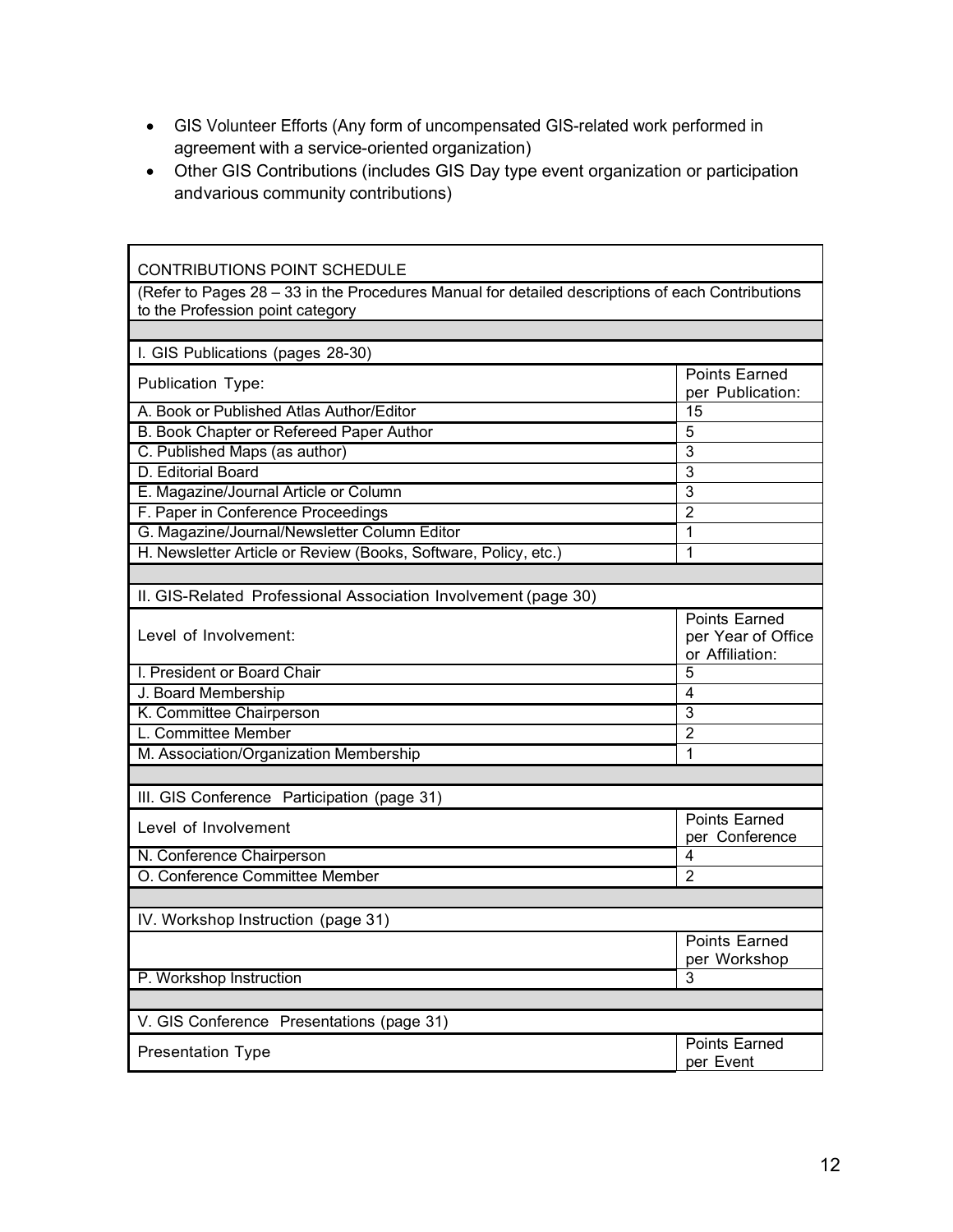| Q. Conference Presentation              | 1                                                  |  |  |  |  |
|-----------------------------------------|----------------------------------------------------|--|--|--|--|
| R. Conference Poster Display            | 1                                                  |  |  |  |  |
|                                         |                                                    |  |  |  |  |
| VI. GIS Awards Received (page 32)       |                                                    |  |  |  |  |
| Recognition Type                        | Points Earned per<br>Award                         |  |  |  |  |
| S. National Award                       | 3                                                  |  |  |  |  |
| T. Local/Regional/State Award           | $\overline{2}$                                     |  |  |  |  |
|                                         |                                                    |  |  |  |  |
| VII. GIS Volunteer Efforts (page 32)    |                                                    |  |  |  |  |
| Nature of Volunteer Work                | Points Earned per<br>Activity                      |  |  |  |  |
| V. Volunteer Missions                   | 0.5 points per day<br>deployed                     |  |  |  |  |
| U. Volunteer Work                       | 0.05 points per every<br>hour of volunteer<br>work |  |  |  |  |
|                                         |                                                    |  |  |  |  |
| VIII. Other GIS Contributions (page 33) |                                                    |  |  |  |  |
| Participation Type:                     | Points Earned per<br>Activity                      |  |  |  |  |
| W. Event Organizer                      | $\overline{2}$                                     |  |  |  |  |
| X. Event Participation/Moderation       | 1                                                  |  |  |  |  |
| Y. Related Community Contributions      | $1 - 3$                                            |  |  |  |  |
|                                         |                                                    |  |  |  |  |

# **Detailed Contributions List**

#### **I. GIS Publications (writing or reviewing certain GIS related materials).**

For any work to be considered published, for purposes of earning contribution points, it must be or have been publicly available in electronic or print form from an independent third party. "Publicly available" means that copies could be downloaded or acquired in hardcopy form. An "independent third party" is defined as a person or business, other than the author, who makes decisions regarding publication and/or content and who is not the author's employer or educator. There is no limitation regarding direct or indirect payment to produce the book, article, or map. Theses and dissertations are included in the Education section under coursework credit and no additional credit will be given. **Authors and co-authors** are the recognized writers of a publication. They are credited within the publication as originating or creating the material.

*A. Book or Published Atlas Author/Editor* **Book or Published Atlas Author** Writing, originating, and/or creating literary material for a publication. **Book or Published Atlas Editor** Organizing or assembling a literary work or publication.

**Documentation:** Photocopy of cover and title page is preferred. It should include the ISBN #, year, and title.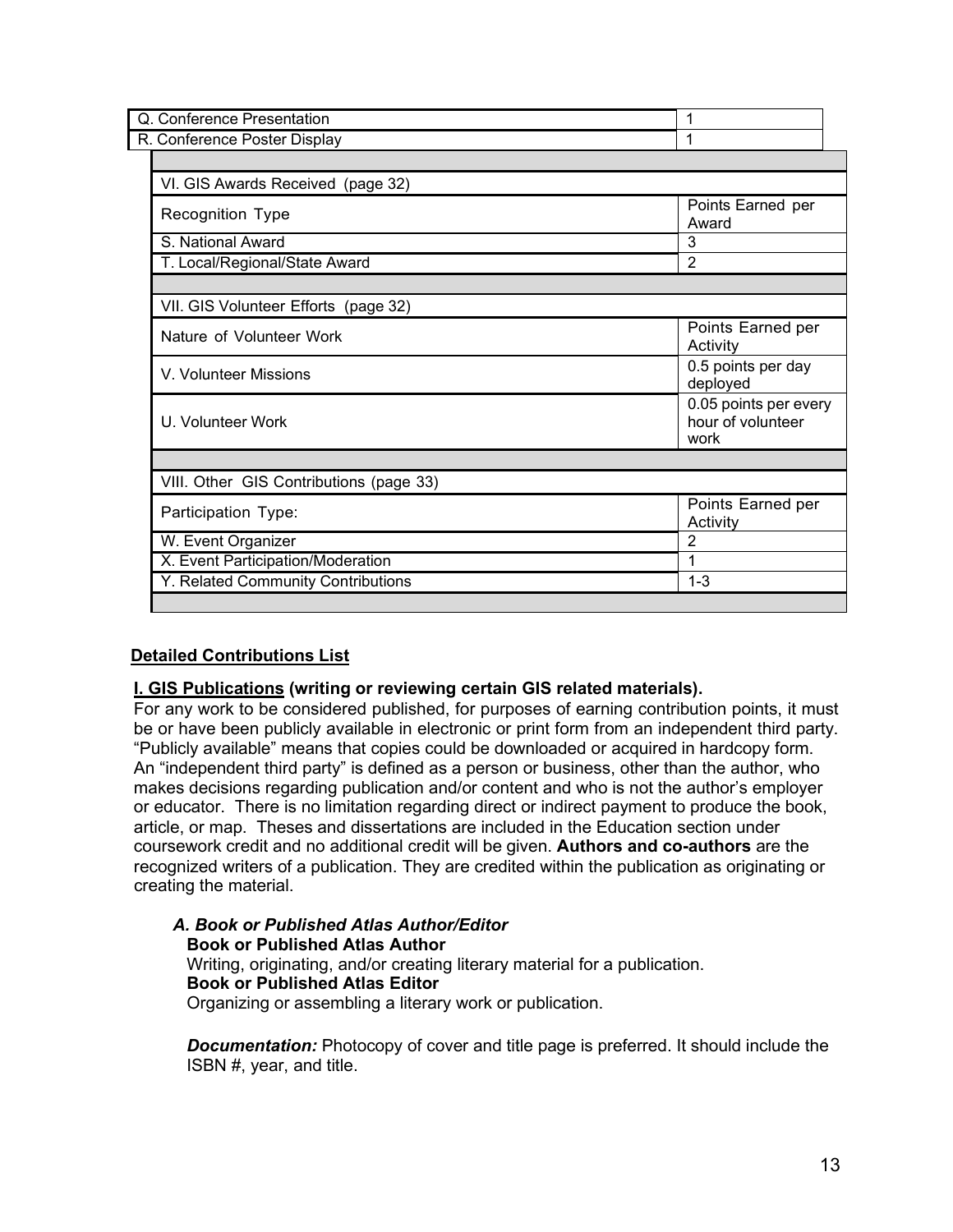#### *B. Book Chapter or Refereed Paper Author*

Writing, originating and/or creating a book chapter or paper that was peer-reviewed (as with academic or technical publications) prior to publication.

#### *Documentation:*

*Author -* Photocopy of book cover, table of contents and first pageof the chapter. It should include the ISBN #, year, and title.

*Refereed Paper Author -* Photocopy of journal cover, table of contents and title page. It should include the journal's title, ISSN#, Volume and Number.

#### *C. Published Maps (as author)*

Published maps are printed in periodicals and books. A series of published maps within one publication counts as one published map. For an atlas or map to be considered as published, for purposes of earning contribution points, it must not have been produced because of a work or academic assignment.

*Documentation:* Photocopy of map(s) with citation.

#### *D. Editorial Board*

Serving on a Board for a serial or a publication that is peer-reviewed (as with academic or technical publications) prior to publication.

*Documentation:* Photocopy of editorial board roster is preferred. May include a letter that lists the journal, publication, or serial, the ISSN#, years and capacity served.

#### *E. Magazine/Journal Article or Column*

Writing, originating and/or creating an article or column that appear in a magazine or journal.

*Documentation:* Name of the publication in which it appeared, date, year, ISSN#, and a photocopy of the article

#### *F. Paper in Conference Proceedings*

Writing, originating and/or creating a paper that appears in an edited volume of conference proceedings. Presentation materials (e.g., PowerPoint presentations, slides) do not count as papers.

*Documentation:* Date and location of the conference, name of the conference, copy of the paper's title page

#### *G. Magazine/Journal/Newsletter Column Editor*

Organizing or assembling material for a magazine, journal, or newsletter column.

*Documentation:* Photocopy of editorial board roster is preferred. May include a letter that lists the journal, publication, or serial, the ISSN#, years and capacity served.

#### *H. Newsletter Article or Review (Books, Software, Policy, etc.)*

Writing, originating and/or creating an article for a newsletter. Performing a scholarly or technical review of various materials.

*Documentation:* Date and year of the article, Issue # or date, month, year, name of the newsletter, copy of the article or title

Note: Professional writing is credited as Experience. Publication of theses and dissertations is credited as Education.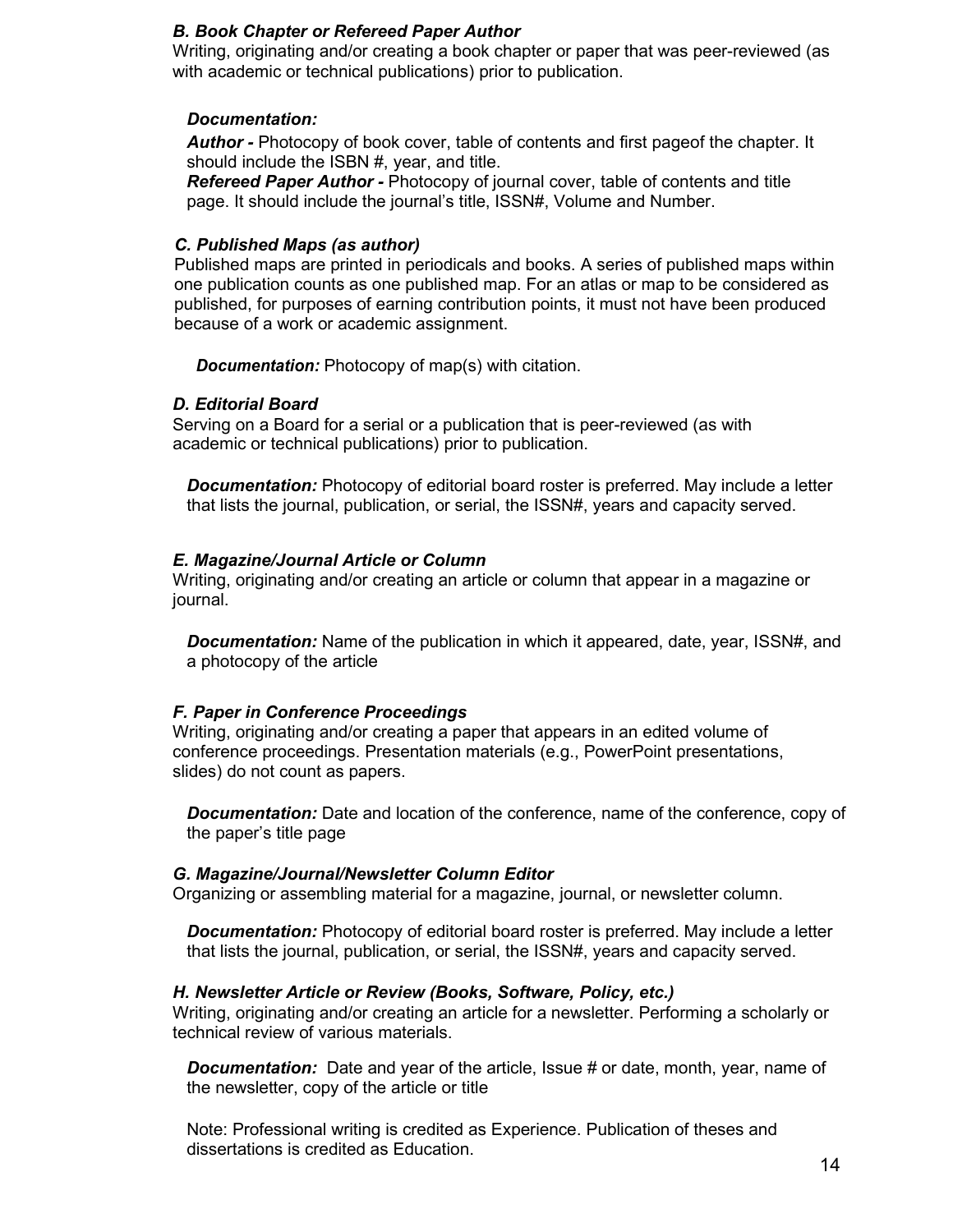# **Further Examples of What Constitutes a** *Work-related Publication*

(1) An employee of a county GIS organization creates maps of zoning and future land use, then someone else in the county's IT department puts those maps on a county Web site for access by the public. This is **not** a contribution to the profession as the decision to publish was made by the author's employer.

(2) An employee of a city-planning department authors an article for the regional GIS user group's newsletter during normal working hours describing how a zoning map was produced. This is a contribution since the decision to publish was made by the newsletter editor.

(3) A consultant designs a new database for a client and then writes a magazine article describing the project and its results at the request of the firm's marketing department. The database design is **not** a contribution, but the magazine article is.

(4) A student does original research to produce a term paper, and then authors an article for the URISA *Journal* describing the work. The term paper is **not** a publication, but the *Journal*  article is. The difference between the term paper and the published article, if any, is not relevant.

#### **II. GIS Professional Association Involvement (being a member of an organization with a focus on GIS activities or education)**

A Professional Association is characterized as an organization of persons having a common professional interest. An association can be local or national, dues paying or open, large, or small. A professional association is not the same as one's place of employment. Membership should be voluntary and regular compensation from the association to the member for their involvement should not exist (i.e., salary). An honorarium is acceptable. The association must have GIS or geospatial technology be either a primary or related focus.

Organizations having special interest groups or membership categories related to GIS or geospatial technology are acceptable. The applicant must be affiliated for more than six continuous months to earn credit for a full year of membership. There are no points awarded for partial years (0.5 years, 0.25 years) of affiliation.

# *I. President or Board Chair*

The chief officer of an organization usually entrusted with the direction and administration of its policies.

# *J. Board Membership*

A member of a group of persons having managerial, supervisory, investigatory, or advisory powers for an organization.

# *K. Committee Chairperson*

The presiding officer of a body delegated to consider, investigate, take action on, or report on some matter.

#### *L. Committee Member*

A representative to a body delegated to consider, investigate, take action on, or report on some matter.

# *M. Association/Organization Membership*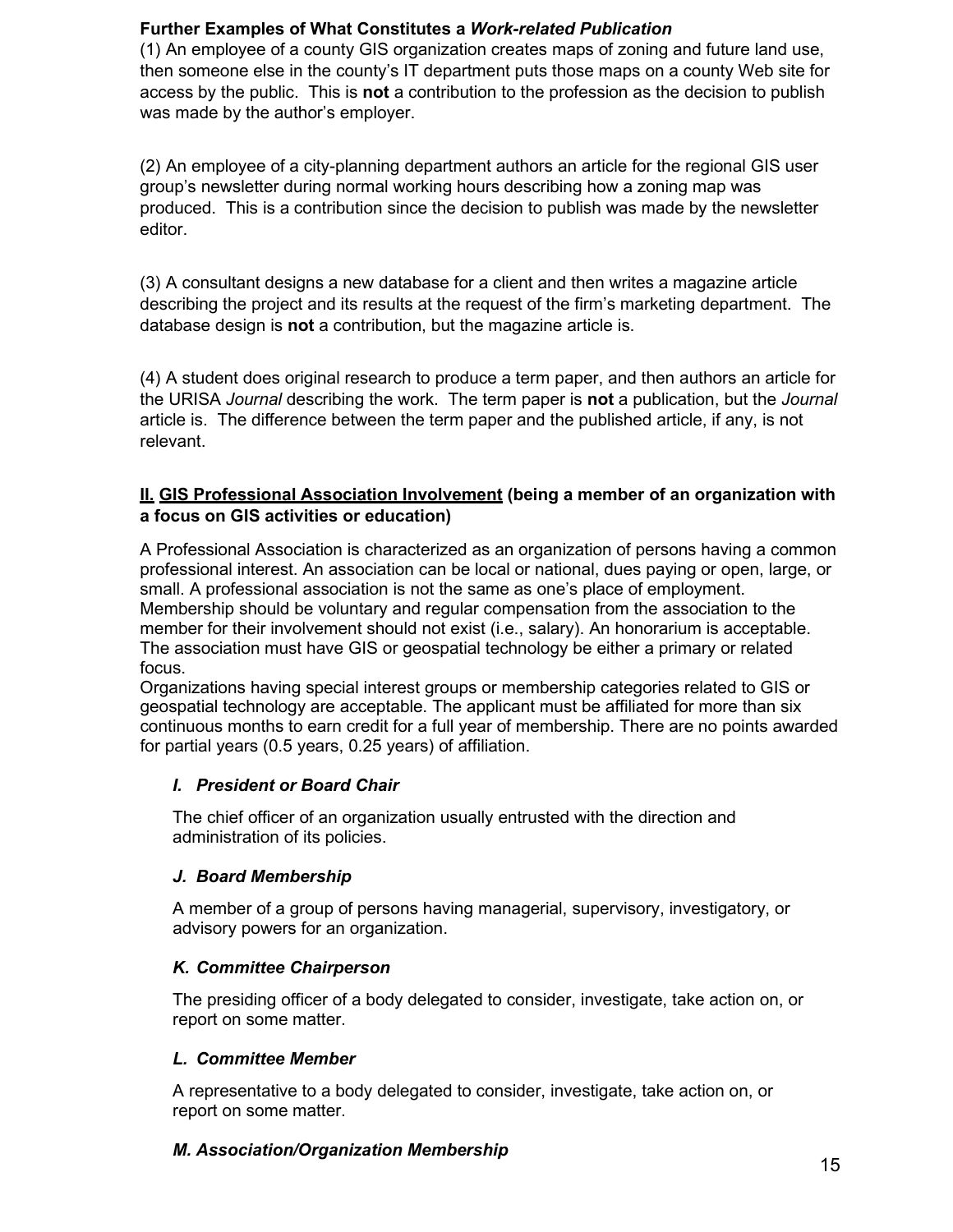A representative to an organization of persons having a common professional interest.

*Documentation:* Include a copy of a membership card, listing in a Membership Directory or other association publication, dues receipt, certificate, or a verification letter from the association.

#### **III. GIS Conference Participation (organizing a state, local, or national GIS conference)**

Conferences are organized events featuring persons discussing common concerns related to GIS or geospatial technology. Conferences are typically more comprehensive than activities such as GIS Day or user group meetings. This category is similar to Association involvement and therefore should be documented in the same manner.

#### *N. Conference Chairperson*

The presiding officer of an organized event featuring persons discussing common concerns related to GIS.

#### *O. Conference Committee Member*

A representative to a body dedicated to planning an organized event featuring persons discussing common concerns related to GIS.

*Documentation:* Documentation may include a listing in a Conference Program or other publication or a verification letter from the association/organization.

#### **IV. GIS Workshop Instruction (presenting a workshop at a state, local, or national event. Workshops that are presented on behalf of the applicant's employer are not applicable)**

Workshops are brief intensive educational programs for a group of people that focus on the transfer of techniques and skills in GIS or geospatial technology. Workshops do not include presentations at conferences. Workshops are longer in duration and deeper in scope.

#### *P. Workshop Instruction*

Serving as the primary or supporting teacher of the material covered by the workshop.

*Documentation:* A copy of the relevant pages from the program or an acceptance letter from the organization sponsoring the event is acceptable documentation. If this documentation is not available, a signed letter from the sponsoring organization will suffice. This letter should indicate the date, year, and name of the conference.

#### **V. GIS Conference Presentation (presenting at a state, local, or national GIS conference. This includes poster presentations)**

#### *Q & R. Conference Presentation or Poster Display*

Presenting experiences, work, or material at an organized event featuring persons discussing common concerns related to GIS.

*Documentation:* A copy of the relevant pages from the program or an acceptance letter from the organization sponsoring the event is acceptable documentation. If this documentation is not available, a signed letter from the sponsoring organization will suffice. This letter should indicate the date, year, and name of the conference.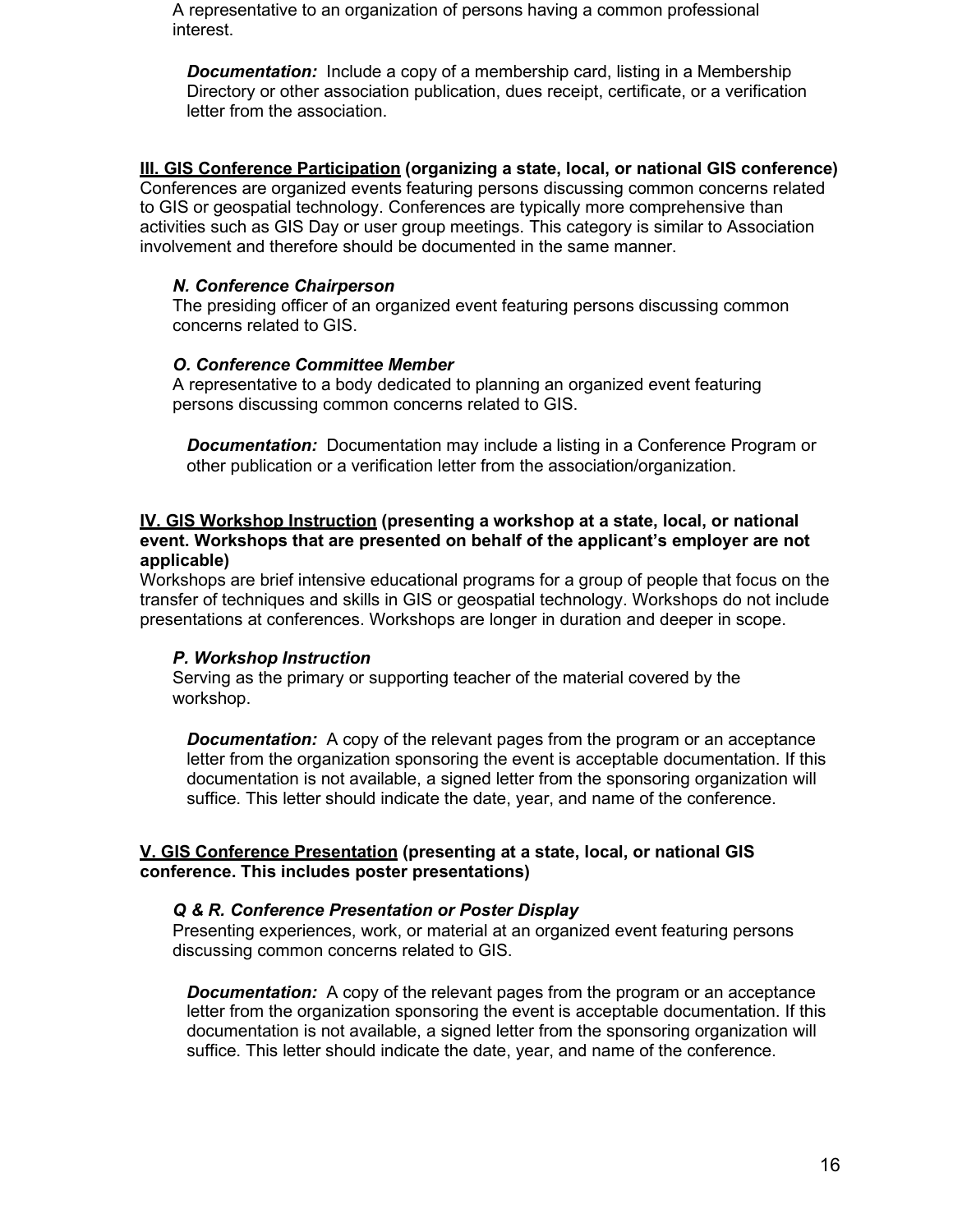Note: Credit is accrued separately for a conference presentation and publication of same in the conference proceedings (see item 1. GIS Publication).

#### **VI. GIS Awards Received (awards for excellence in GIS proficiency that may be bestowed by a variety of sources)**

#### *S. National Award*

Earning an award for excellence in GIS proficiency bestowed by an organization with a national or international focus.

#### *T. Local/Regional/State Award*

Earning an award for excellence in GIS proficiency bestowed by an organization with a local, regional, state, or provincial focus.

*Documentation:* A signed letter from the award granting institution or proof of when/where/why the award was bestowed. This can consist of a listing in a conference program, newsletter, magazine, memo, etc. May include a photocopy or digital image of the award.

Note: Awards issued by the applicant's employer do not count as a contribution to the profession.

**VII. GIS Volunteer Efforts (Any form of uncompensated GIS-related work performed in agreement with a service-oriented organization such as GISCorps, clubs, organizations, schools, or other entities)**

#### *U. Volunteer Missions*

Providing 72 or more consecutive hours of time, including time for food and rest, in active volunteer status.

#### *V. Volunteer Work*

Providing periodic volunteer work with a duration of less than 72 consecutive hours in active volunteer status.

*Documentation:* A signed letter from the organization acknowledging the nature and duration of the volunteer effort.

Note: Do not claim credit for both Volunteer Work and Volunteer Missions for the same effort. The categories are either/or.

The volunteer effort must not be subsumed by or be additive to another contribution point category. For example, work done in support of a committee is already recognized in a separate point category and no additional credit will be given.

#### **VIII. Other GIS Contributions (includes GIS Day type event organization or participation and various community contributions)**

Intended to serve as the panacea for all volunteer activities that fall outside the other categories. A variety of GIS activities may be included as Other GIS Contributions including school presentations, community maps, organizing GIS Day, etc. Contributions cannot be mandatory job requirements.

# *W. Event Organizer*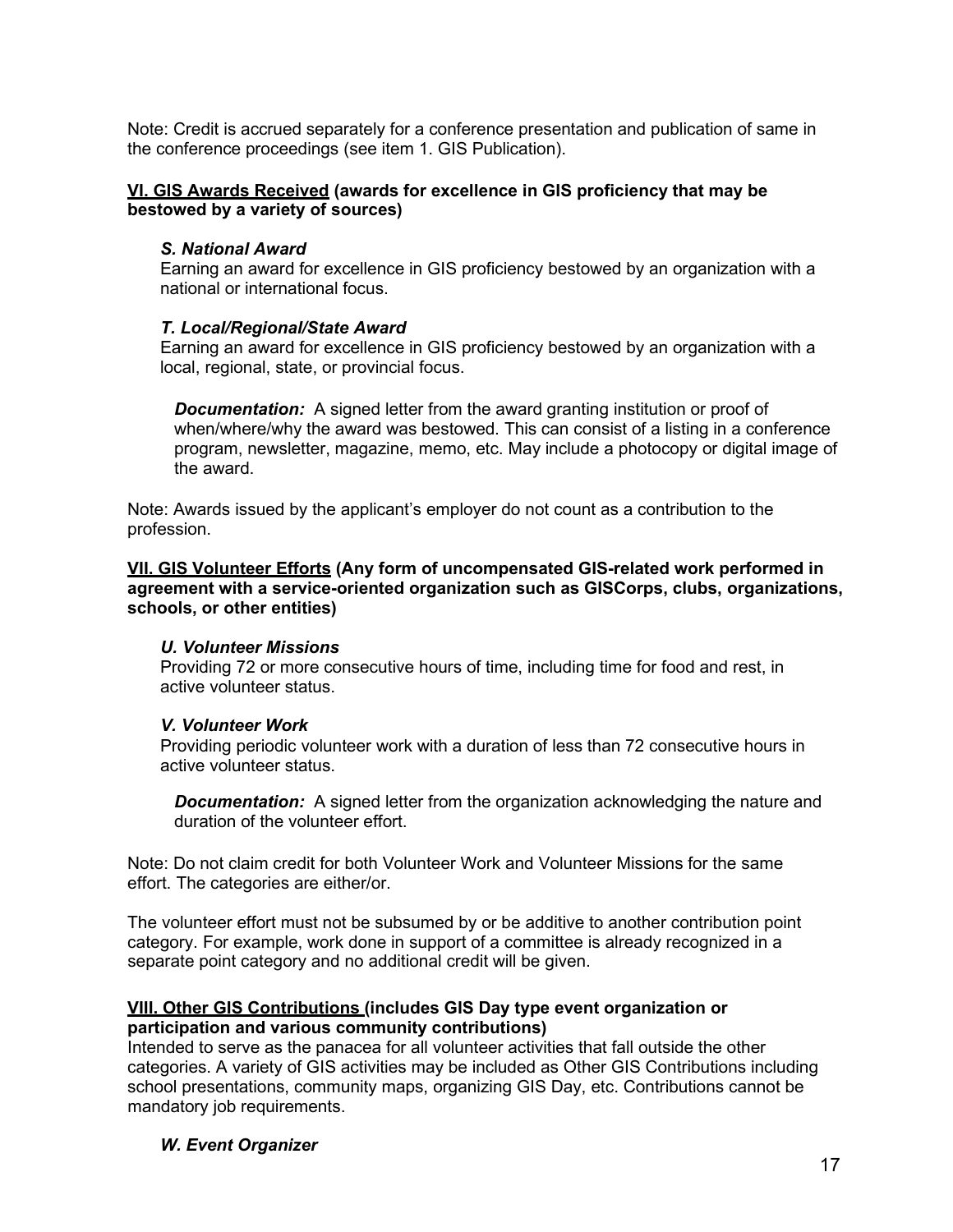Helping plan an event featuring persons discussing issues related to GIS. These events are not as organized as a national or local conference. Typically, the transfer or demonstration of GIS knowledge is the primary activity.

#### *X. Event Participation/Moderation*

Participating in an event other than as an attendee. Conference/Event attendance should be documented on EDU-3. "Participation" involves contributing to the planning or execution of a meeting outside of a formal committee structure. Events feature persons discussing issues related to GIS. Typically, the transfer or demonstration of GIS knowledge is the primary activity.

#### *Y. Related Community Contributions*

Reserved for GIS contribution point claims that fall outside the other categories. These claims must benefit the applicant and the profession. GISCI makes the final determination on whether points will be awarded.

*Documentation:* Include any materials that would signify your participation in these events. This would include letters, articles, fliers, etc.

The contributions section will be filled out in a similar fashion as the previous two. Points should beincluded for each instance that the applicant has satisfied the listed contribution. Therefore, if the applicant has satisfied a contribution category more than once, the applicant may receive duplicatepoints. There is no limit to how many times a category may be used or how many points may be accrued in that category. Also, not all categories need to be filled. If the candidate for example, hasnot published a book, they should move onto the next category. The candidate will be responsiblefor completing the calculations and arriving at a total that meets the minimum amount. GISCI will also complete a separate tabulation to verify that the points and totals are correct and satisfactory.

#### **Contribution to the Profession Documentation**

All Contribution Points of three or higher need to be documented.

*Contribution point claims of 2 points or less do not need. GISCI will conduct accuracy checks on certain applications to determine if undocumented claims are factual. If a claim is found to be incorrect or misstated the application will be rejected and a processing fee will be charged to the applicant.*

*If all CON claims are less than 2 points, applicants should at least try to provide documentation for 25% of the claims.*

Please keep in mind that the applicant is not required to document every single contribution point they earned during a 10 or 20-year career, especially in the 1- t o - 2 - point category. We ask you todocument what you can, but include what you have done, regardless. The goal of this entire program is to surpass the minimum level of 150 points. Candidates cannot be considered "more certified" by supplying a point total that greatly exceeds the minimum. Also, point totals will not be released so the submission of extra points is not recommended. If a discrepancy or misrepresentation of points is uncovered, the applicant runs the risk of being rejected.

Try to include points where adequate documentation is readily available. Often the applicant may wantto start with the most recent points earned and then work backwards until the point total is satisfied. It is the idea that the applicant may have recent materials on hand to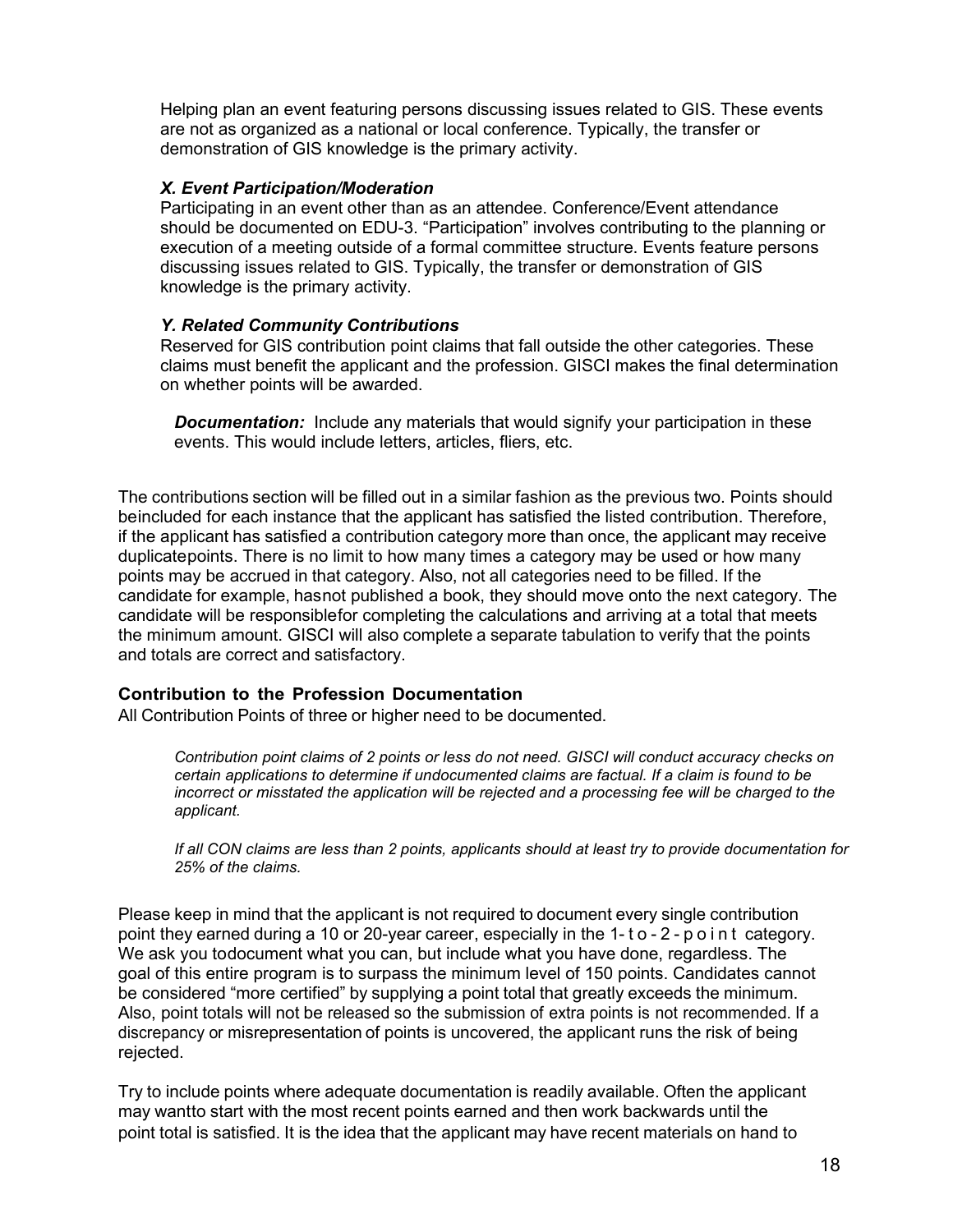documentthe claimed points.

# **Contribution Categories and Suggested Documentation**

Documentation can be as specific as a book or publication reference, a copy of a registration for conference, workshop, or presentation. It may be a certification of completion or attendance. It maybe an online reference, placed as a link in the application.

# <span id="page-19-0"></span>**VIII. Payment**

A GISCI application will not be processed unless full payment is provided. Upon submission of a Portfolio Application, the applicant will be given payment options. The applicant may choose to pay immediately via credit card or request a payment email. If requesting a payment email our Certification Coordinator, Katie Morehead, will be in touch with the applicant to arrange for payment. The email will provide the option to pay over the phone, mail in a form with a check or giving the applicant access back to pay online.

Payment may be in the form of a check for the full amount. The check must be valid and signed by the proper party. Checks with insufficient funds or "bad" checks will result in the removal of the application from consideration along with the applicant being charged a processing fee. Incomplete checks or checks containing incorrect information will be destroyed andthe accompanying application will not be considered.

GISCI also accepts 3 major credit cards: Visa, MasterCard, and American Express. The cardholder will need to supply GISCI with card/account number, the expiration date, and the cardholder's name.

GISCI does not under any circumstances accept the following forms of payment:

- Currency (foreign or domestic)
- Multiple Party Checks
- Credit cards other than the ones listed previously
- Purchase Order Numbers

A receipt will be sent along with the letter that notifies the applicant that the application has been received.

#### Wire Transfers

GISCI will add a \$15.00 charge in addition to the regular application fee for applicants who pay with awire transfer. The applicant will be expected to pay any fees assessed in setting up the wire transfer. GISCI will cover the fees assessed for accepting the transfer.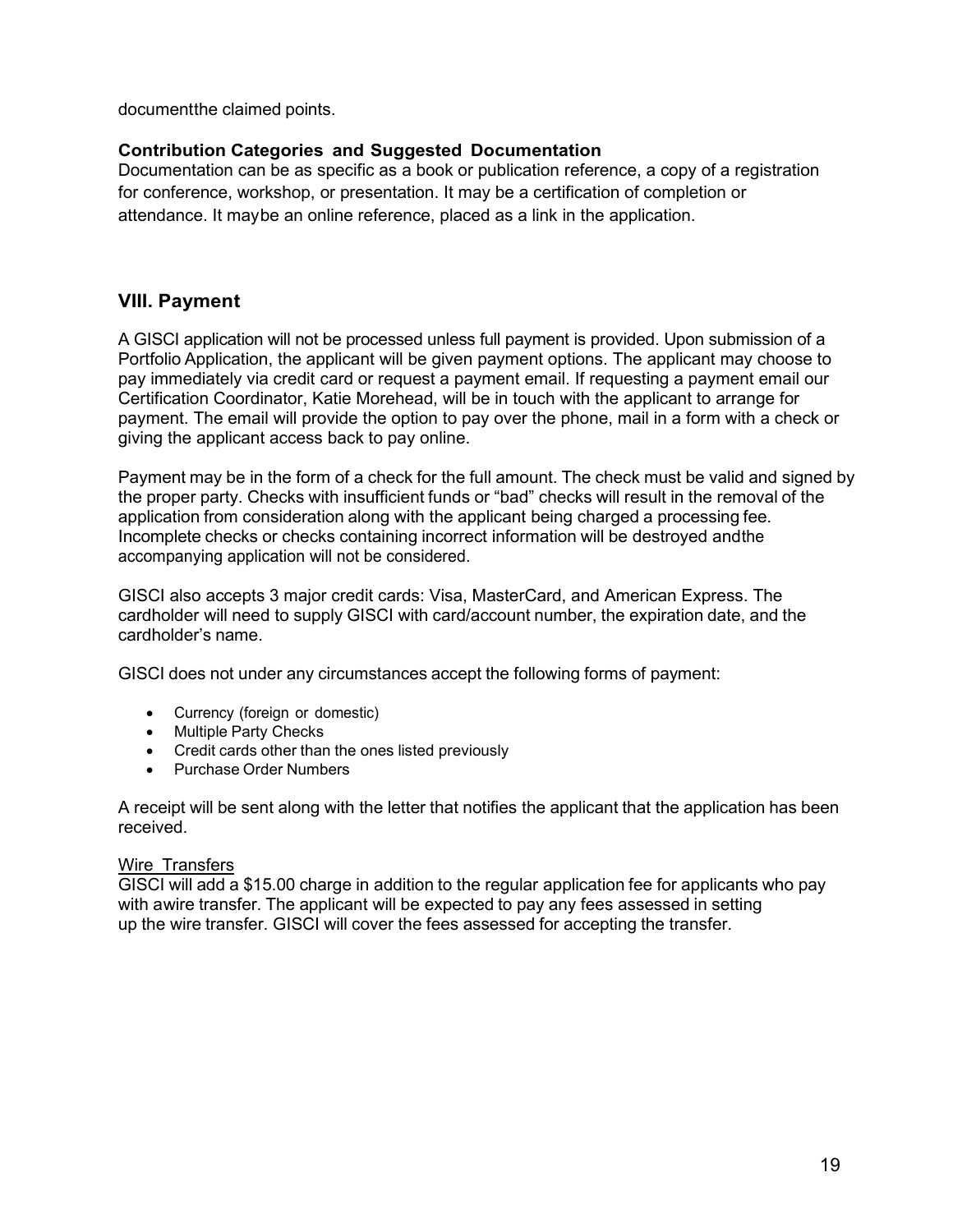# **IX. Code of Ethics**

A signed copy of the GISCI Code of Ethics must be included with your application and must be uploaded to the **Required Documents** section of the online application. The first page of the Code contains an acknowledgement form that must be signed and dated and returned with your application. This formmust accompany the completed application to be considered for certification. The Code of Ethics is available for review online at <https://www.gisci.org/Ethics/CodeofEthics.aspx>

No candidate, regardless of points will be considered certified without signing theGISCI Code of Ethics.

# **X. Renewal of Certification**

To retain certification, the Certified GIS Professional must maintain currency with the profession and document those activities periodically. He or she must earn additional points inrenewal categories since initially being certified or previously renewed to remain certified. If the Certified GIS Professional fails to earn the minimum renewal points duringthat period, then he or she is no longer considered professionally certified by GISCI.

GISCI certification lasts for 3 years. The initial cycle begins on the day the applicant signs the Code ofEthics and is notified by GISCI of their certified status. When the applicant submits his or her materials for renewal of certification, the cycle will begin again and last for another 3-years. Recertification requires the GIS professional to sign the Code of Ethics again. The applicant will be expected to paya recertification fee in the manner described in the Payment section of the renewal of certification procedure manual.

Requirements for Recertification

The following is a breakdown of the points that are required for renewal of certification. These points must be earned only in the three years that have passed since initial certificationor last recertification.

- Education Professional Development hours (1 point for each 6 professional development hours)
- Contributions to the Profession points are earned according to a table of activity values
- Work Experience 10 points for each 12 months of full-time equivalent (FTE)work.

| Educational Achievement minimum                                                                            | 6.0  |  |  |
|------------------------------------------------------------------------------------------------------------|------|--|--|
| Contributions to the<br>Professionminimum                                                                  | 6.0  |  |  |
| Work Experience minimum - no minimum required                                                              |      |  |  |
| Additional points to be earned<br>from acombination of Education,<br>Work Experience, and<br>Contributions | 12.0 |  |  |
| <b>Total</b>                                                                                               | 24.0 |  |  |